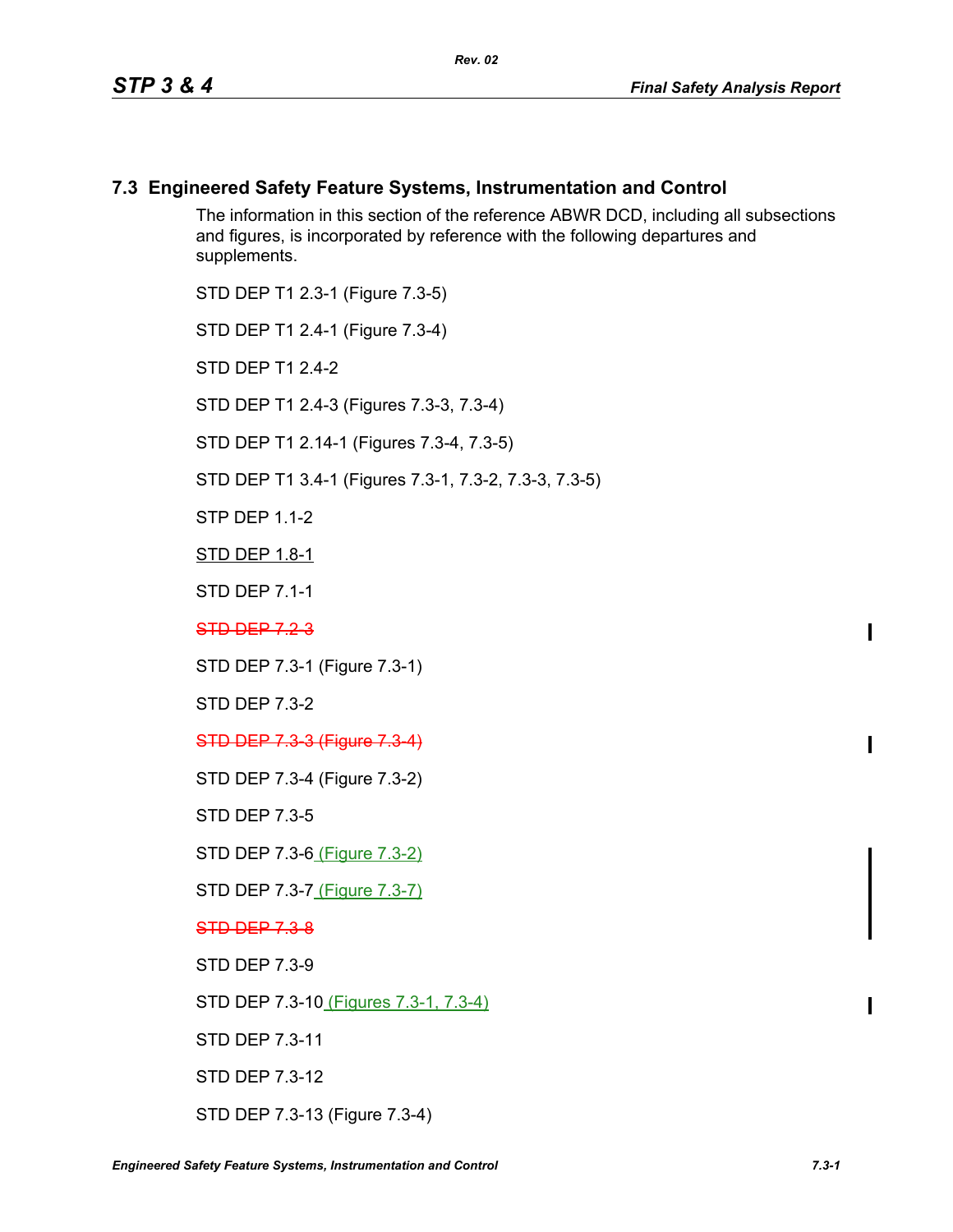Ι

STD DEP 7.3-14 (Figure 7.3-4) STD DEP 7.3-15 STD DEP 7.3-16 STD DEP 7.3-17 STD DEP 7.3-18 (Figures 7.3-1, 7.3-2) STD DEP 7.7-2 STD DEP Admin (Figure 7.3-5)

## **7.3.1 Description**

### **7.3.1.1 System Descriptions**

### STD DEP 1.8-1

*This subsection describes the instrumentation and controls for the various engineered safety features (ESF) systems. It provides design basis information as called for by IEEE* 279 603 *and provides reference to system diagrams which are included in the Safety Analysis Report.*

### **7.3.1.1.1.1 High Pressure Core Flooder System Instrumentation and Controls**

STD DEP T1 3.4-1

STD DEP 7.1-1

STD DEP 7.3-1

STD DEP Admin

*(2)* Supporting Systems (Power Supplies)

*Supporting systems for the HPCF I&C consist only of the instrumentation, logic and motive power supplies. The controls instrumentation and logic power is obtained from the SSLC* ESF Logic and Control (ELCS) *Division 2 and 3, 120 VAC UPS buses (Section 8.3). The logic power is as described in Section 7.2 for the RPS portion of the SSLC* Reactor Trip and Isolation System (RTIS)*.*

- *(3) Equipment Design*
	- *(w) Initiating Circuits*

*Reactor vessel low water level is monitored by four level transmitters (one in each of the four electrical divisions) that sense the difference between the pressure due to a constant reference leg of water and the*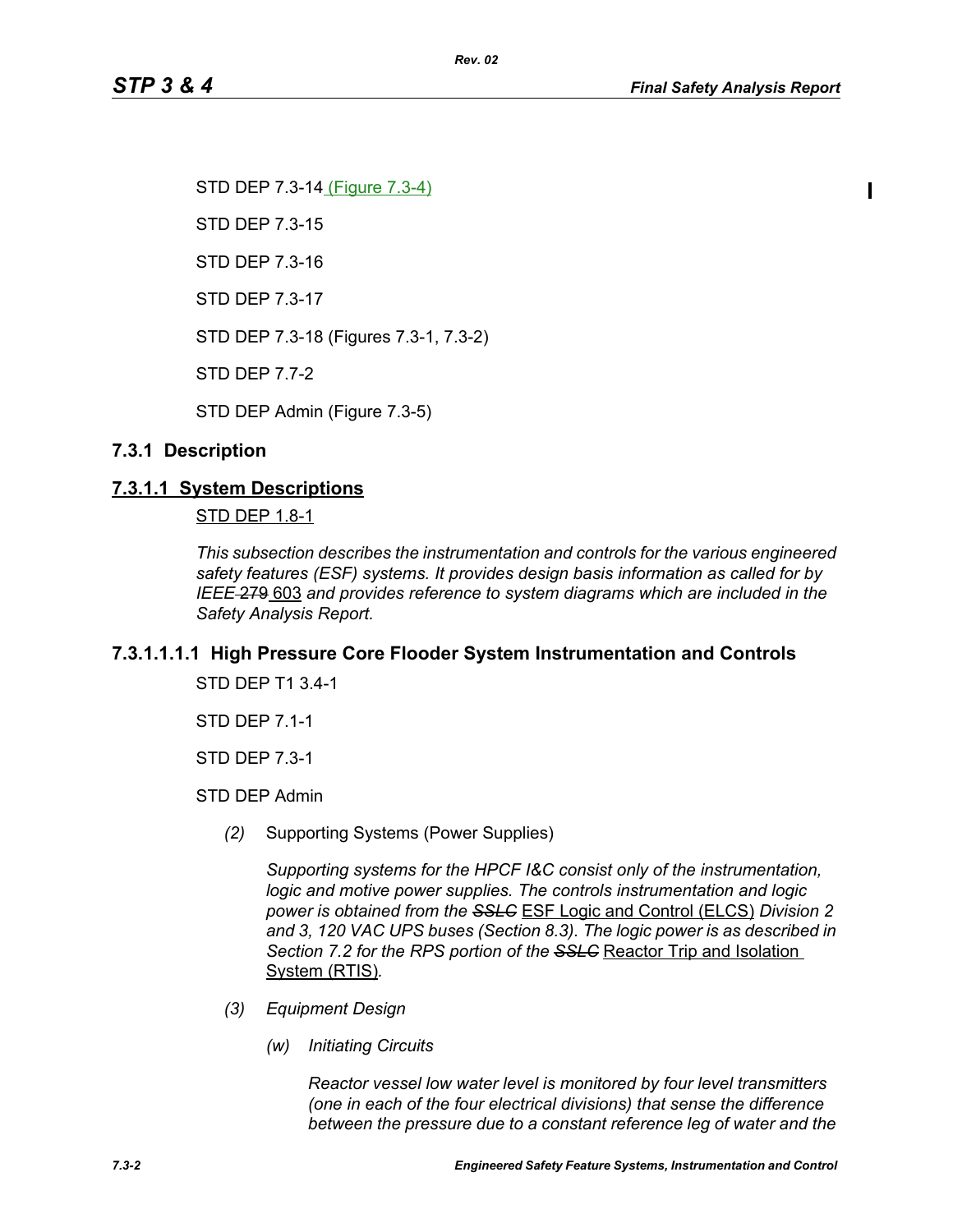*pressure due to the actual height of water in the vessel. Each level transmitter provides an input to local multiplexer units which perform signal conditioning and* a remote digital logic controller (RDLC) for *analog-to-digital conversion. The formatted, digitized sensor input is*  transmitted *with other sensor signals over an optical fiber data link to the logic processing units in the main control room. All four transmitter signals are fed into the two-out-of-four logic for each of the two divisions (II & III). The initiation logic for HPCF sensors is shown in Figure 7.3-1.*

*The HPCF System is initiated on receipt of a reactor vessel low water level signal (Level 1.5) or drywell high-pressure signal from the trip*  logic. The HPCF System reaches its design flow rate within 36 seconds *of receipt of initiation signal* in a time interval consistent with Table 6.3-1*. Makeup water is discharged to the reactor vessel until the reactor high water level is reached. The HPCF System then automatically stops flow by closing the injection valve if the high water level signal is available.*

*(d) Redundancy and Diversity*

The following standard supplement provides reference to additional information.

For additional diverse HPCF features to mitigate potental commonmode failure conditions, see the discussion in Subsection 7C.5.

*(e) Actuated Devices*

*The HPCF valves must be opened sufficiently to provide design flow rate within 36 seconds from receipt of the initiation signal* the time interval consistent with Table 6.3-1.

*(f) Separation*

*Separation within the ECCS is such that no single design basis event, in conjunction with an additional single failure, can prevent core cooling when required. Control and electrically driven equipment wiring is segregated into three separate electrical divisions, designated I, II and III (Figure 8.3-1).* Initiation sensor inputs are from all four divisions. *HPCF is a two-division system utilizing Divisions II and III. HPCF control logic, cabling, manual controls and instrumentation are arranged such that divisional separation is maintained. System separation and diesel loading are shown in Table 8.3-1.*

*(g) Testability*

*The high-pressure core flooder (HPCF) instrumentation and control system is capable of being tested during normal unit operation to verify the operability of each system component. Testing of the initiation*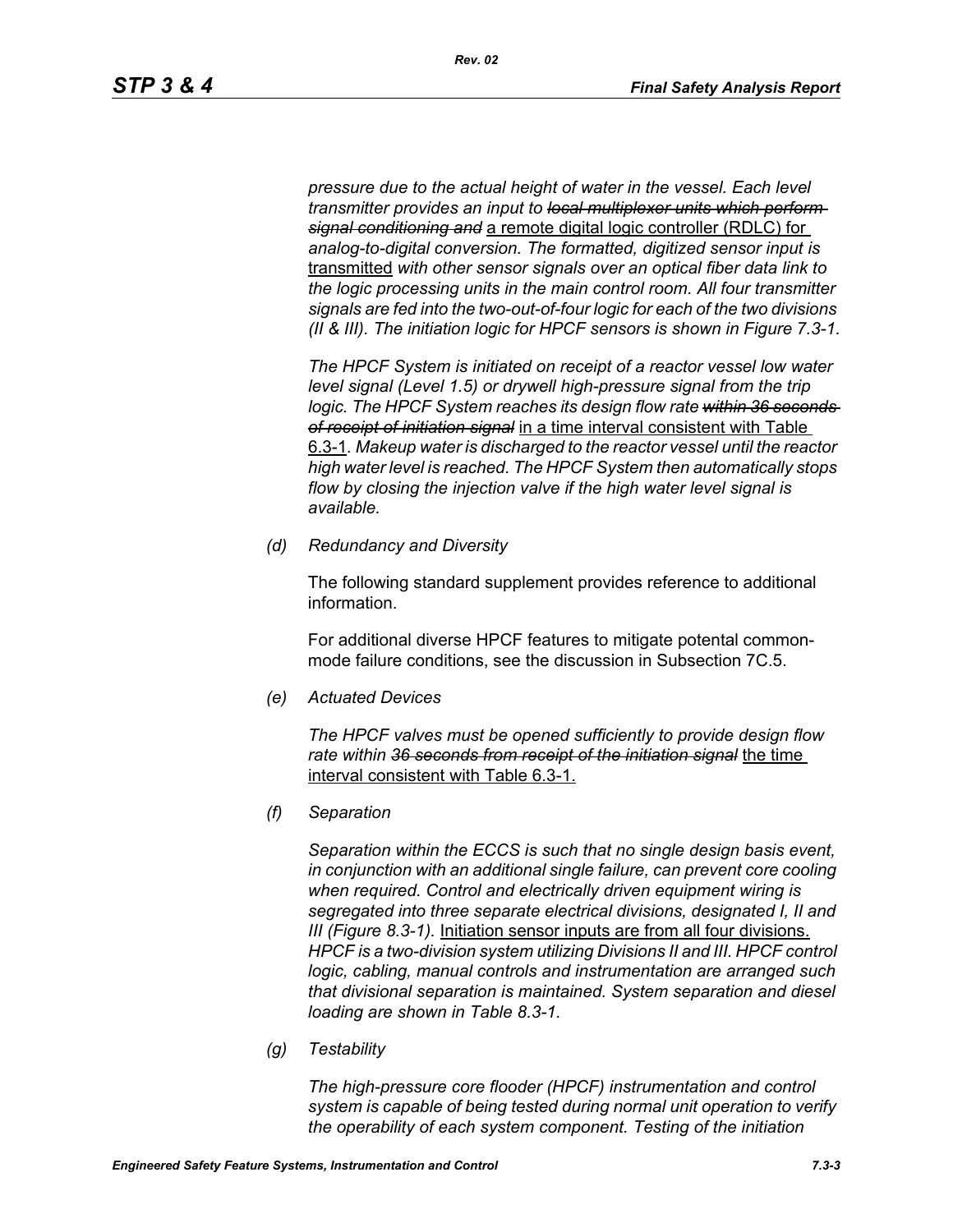$\mathbf I$ 

*transmitters which are located outside the drywell is accomplished by valving out each transmitter, one at a time, and applying a test pressure source. This verifies the operability of the transmitter, as well as the calibration range. The analog sensor inputs are calibrated at the analog inputs of the remote multiplexing units RDLCs. With a division-ofsensors bypass in place, calibrated, variable signals are injected in place of the sensor signals and monitored at the SSLC* ELCS *control room panels for linearity, accuracy, fault response, and downscale and upscale trip response.*

*(i) Operational Considerations*

**See Chapter 16 for setpoints and margins. The safe** are listed in the Instrument Setpoint Summary Report as described in 7.1.2.1.4.1. The Bases for Chapter 16 describe the methods for calculating setpoints and margins.

### **7.3.1.1.1.2 Automatic Depressurization Subsystem Instrumentation and Controls**

STD DEP 7.1-1

STD DEP 7.3-2

STD DEP 7.3-3

STD DEP 7.3-4

STD DEP 7.3-5

- STD DEP 7.3-6
- STD DEP 7.3-7

STD DEP 7.3-8

STD DEP 7.3-16

STD DEP 7.7-2

STD DEP T1 3.4-1

*(1) System Identification*

*Automatic safety/relief valves (SRVs) are installed on the main steamlines inside the drywell. The valves can be actuated in two ways: (1) they will relieve pressure by actuation with electrical power* by pneumatic action *or (2) by mechanical actuation without power. The suppression pool provides a heat sink for steam relieved by these valves. Relief valve operation may be controlled manually from the control room to hold the desired reactor pressure. Eight of the SRVs are designated as Automatic Depressurization*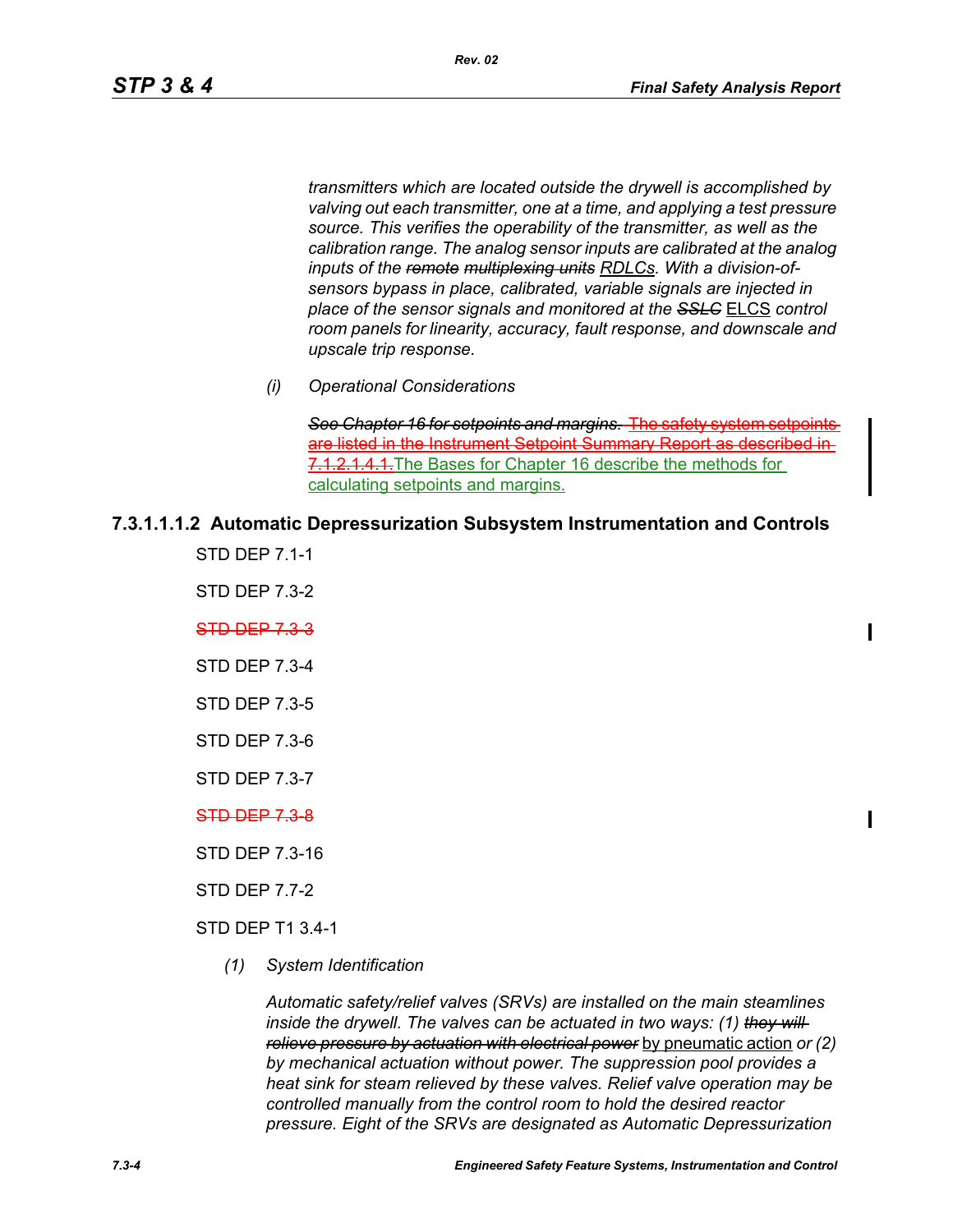*Subsystem (ADS) valves and are capable of operating from either ADS logic or safety/relief logic signals. The safety/relief logic is discussed in Paragraph (4). Automatic depressurization by the ADS is provided to reduce the pressure during a loss-of-coolant accident in which the HPCF and RCIC Systems are unable to restore vessel water level. This allows makeup of core cooling water by the low pressure makeup system (RHR/LP flooding mode).*

*(3) Equipment Design*

*The ADS accumulators are sized to operate the SRV one time at drywell design pressure or five times at normal drywell pressure, following failure of the pneumatic supply to the accumulator. Sensors provide inputs to local multiplexer units which perform signal conditioning and* an RDLC for *analogto-digital conversion. The formatted, digitized sensor inputs are multiplexed* transmitted *with other sensor signals over an optical data link to the logic processing units in the main control room. All four transmitter signals are fed into the two-out-of-four logic for each of two divisions, either of which can actuate the ADS. Station batteries and SSLC* ELCS *power supplies energize the electrical control circuitry. The power supplies for the redundant divisions are separated to limit the effects of electrical failures. Electrical elements in the control system energize to cause the relief valves to open.*

*(a) ADS Initiating Circuits*

*The level transmitters used to initiate one ADS logic are separated from those used to initiate the other ADS logic. Reactor vessel low water level is detected by eight* four *transmitters that measure differential pressure.* These transmitters are located in each of the four electrical divisions. The level 1 output used by ADS is divisionally isolated and sent to each of the two divisions of ADS logic. The two out of four voting ic occurs in each ADS Division. ADS is located in Division I and II *Drywell high pressure is detected by four pressure transmitters. All the vessel level and drywell high-pressure transmitters are located in the Reactor Building outside the drywell. The drywell high-pressure signals are arranged to seal-in the control circuitry. They must be manually reset to clear.*

*(b) Logic and Sequencing*

*Two parameters of initiation signals are used for the ADS: drywell high pressure and reactor vessel low-low* below *water below level (Level 1)* or reactor vessel water below Level 1 alone after a time delay*. Two-outof-four of each set of signals must be present throughout the timing sequence to cause the SRVs to open. Each parameter separately seals itself in and annunciates following the two-out-of-four logic confirmation. Low Water Level 1 is the final sensor to initiate the ADS.*

*After receipt of the initiation signals and after a delay provided by time delay elements, each of the two solenoid pilot gas valves is energized.* 

П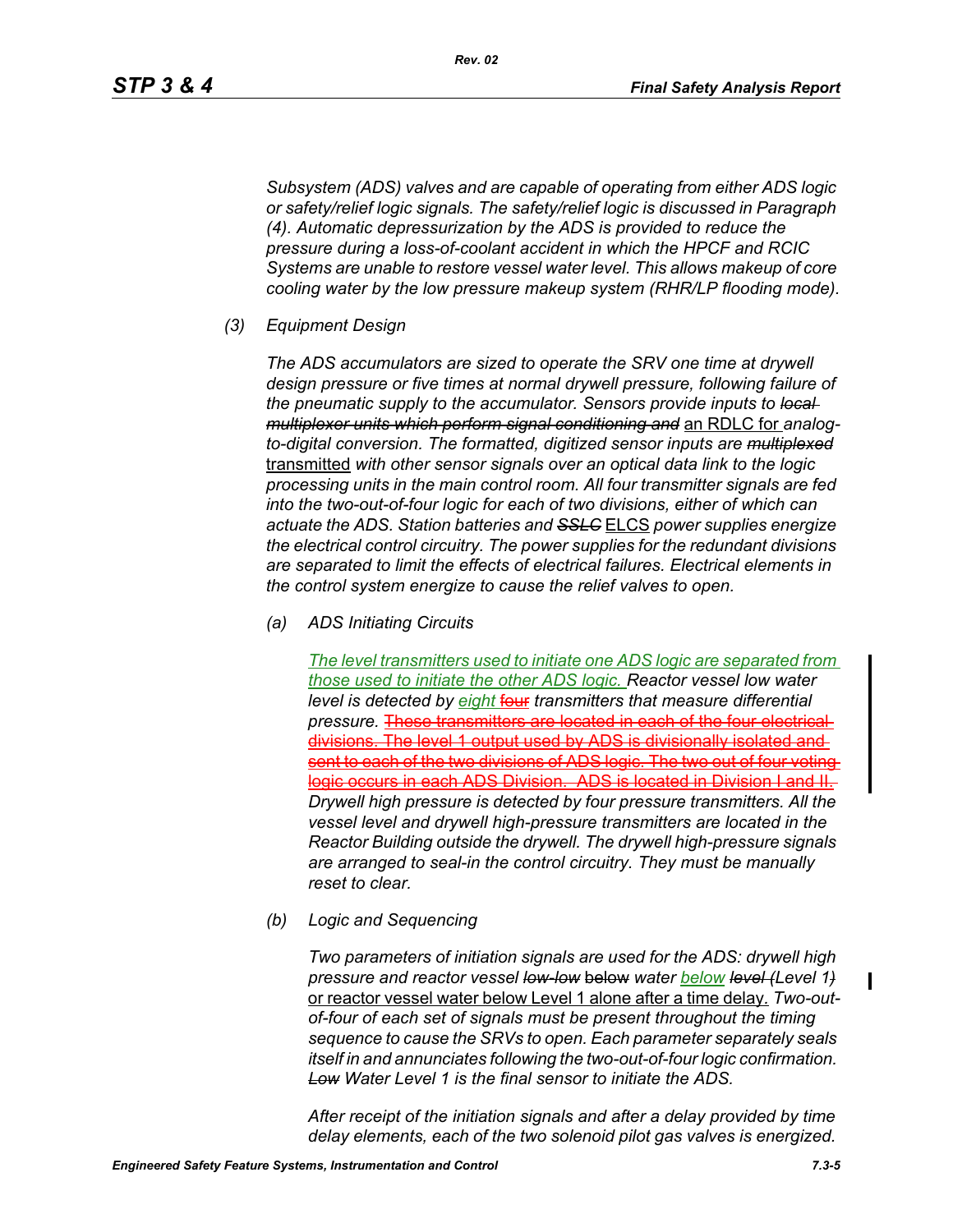*This allows pneumatic pressure from the accumulator to act on the gas cylinder operator. The gas cylinder operator opens and holds the relief valve open. Lights in the main control room indicate when the solenoidoperated pilot valves are gas cylinder operator is energized to open*ed or closed for *a safety/relief valve.* Limit Switches mounted on the gas cylinder *operators verify each valve position to the Performance Monitoring and Control System (PMCS), and the annunciators.Linear variable differential transformers (LVDTs) mounted on the valve operators verify each valve position to the Performance Monitoring and Control System (PMCS), and the annunciators.*

*Manual reset circuits are provided for the ADS initiation signal and the two parameter sensor input logic signals. An attempted reset has no effect if the two-out-of-four initiation signals are still present from each parameter (high drywell pressure and low-low reactor water level* below Level 1*). However, a keylocked* an *inhibit switch is provided for each division which can be used to take one ADS division out of service for testing or maintenance during plant operation. This switch is ineffective once the ADS timers have timed out and thus cannot be used to abort and reclose the valves once they are signalled to open. The inhibit mode is continuously annunciated in the main control room.*

*Manual actuation pushbuttons are provided to allow the operator to initiate ADS immediately (no time delay) if required. Such initiation is performed by first rotating the collars* collar *surrounding the pushbuttons for each of two channels* pushbutton *within one of the two divisions. An annunciator will sound to warn the operator that the ADS is armed for that division. If the two pushbuttons are* pushbutton is *then depressed, the ADS valves will open, provided the ECCS pump(s) running permissives are present. Though such manual action is immediate, the rotating collar permissives and duality of button sets* permissive, *combined with annunciators assure manual initiation of the ADS to be a deliberate act.*

A control switch is available in the main control room for each SRV, including the ones associated with the ADS. Each switch is associated with one SRV. The eighteen SRVs are divided into three groups of sixfor pressure relief operation and are powered by Division I, II or III of the Class 1E 125 VDC busses. The three electrical divisions maintain electrical separation consistent with the required operability, though its function is not required for safety. The switches are three-position keylock- type, OFF-AUTO-OPEN, located on the main control board. The OPEN position is for manual SRV operation. Manual opening of the relief valves provides a controlled nuclear system cooldown under conditions where the normal heat sink is not available.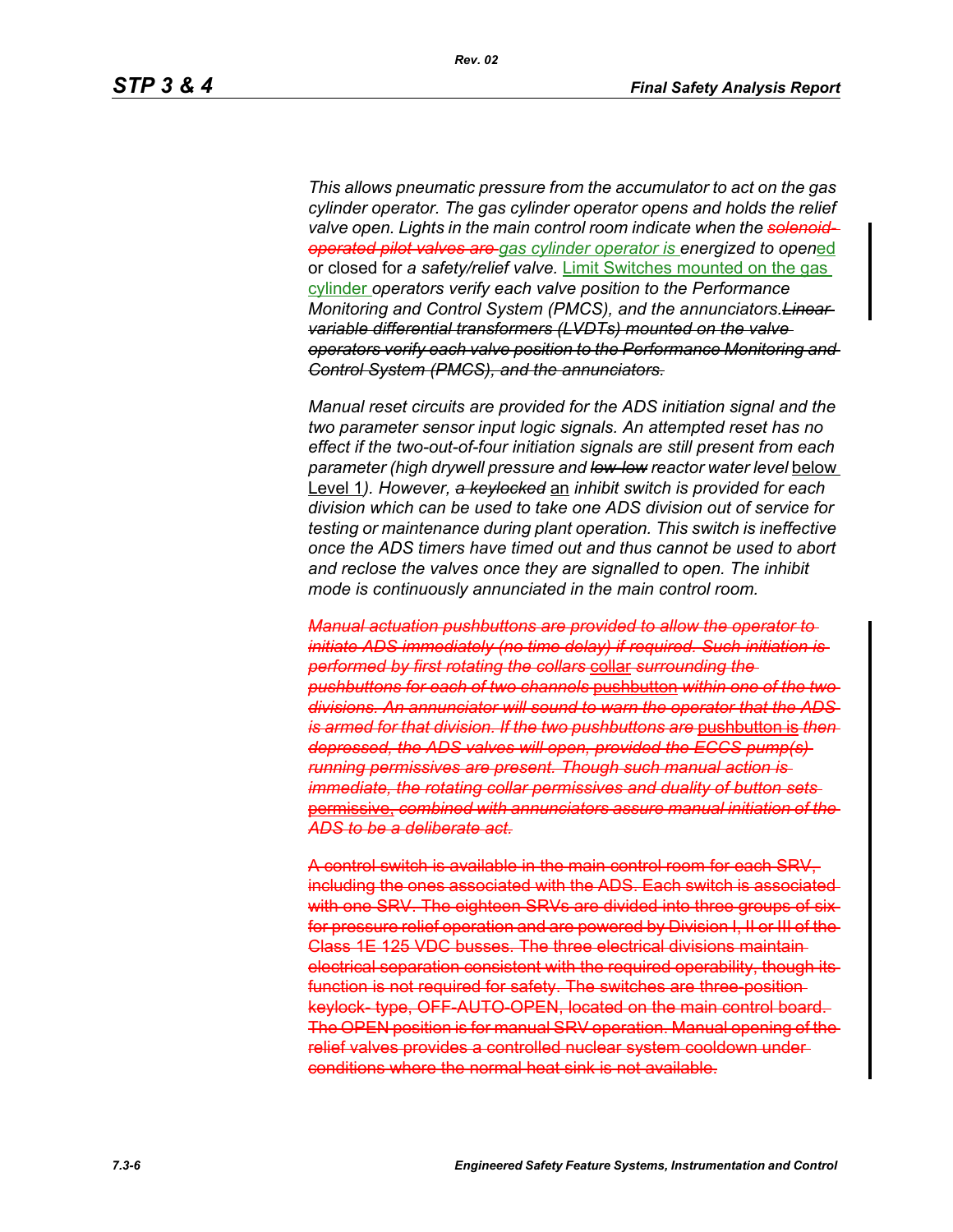## *(c) Bypasses and Interlocks*

*There is one manual ADS inhibit switch in the control room for each ADS logic and control division which will inhibit ADS initiation, if ADS has not initiated. The primary purpose of the inhibit switch is to remove one of the two ADS logic and control divisions from service for testing and maintenance during plant operation. The ADS is interlocked with the HPCF and RHR Systems by means of pressure sensors located on the discharge of these pumps. Manual ADS bypasses the timers and immediately opens the ADS valves, provided the ECCS pump(s) running permissives are present. The rotating collar permissives and duality of button sets* need to rotate the collar before depressing the pushbutton, *combined with annunciators*, *assure manual initiation of ADS to be a deliberate act.*

### *(d) Redundancy and Diversity*

*The ADS is initiated by high drywell pressure and/or low reactor vessel water level* Level 1*. The initiating circuits for each of these parameters are redundant as described by the circuit description of this section. Diversity is provided by the HPCF System* and RCIC Systems.

*(f) Separation*

*Separation of the ADS is in accordance with criteria stated in Section 7.1. ADS is a Division I (ADS 1) and Division II (ADS 2) system, except that only one set of relief valves is supplied. Each ADS relief valve can be actuated by any one of three solenoid pilot valves supplying nitrogen gas to the relief valve gas piston operators. One of the ADS solenoid pilot valves is operated by Division I logic and the other by Division II*  logic. The third solenoid pilot is used for non-ADS operation. The non-ADS SRV function solenoid pilot valves are powered from Division I, II or III Class 1E DC bus. *Control logic manual controls and instrumentation are mounted so that Division I and Division II separation is maintained. Separation from Divisions III and IV is likewise maintained.*

*(g) Testability*

*The ADS has two complete control logics, one in Division I and one in Division II. Each control logic has two circuits, both of which must operate to initiate ADS. Both circuits contain time delay logic to give the HPCF System an opportunity to restore water level. The ADS instrument channels signals are verified by cross comparison between the channels which bear a known relationship to each other. Indication for each instrument channel is available on displays associated with the*  **SSLC** ELCS. The logic is tested continuously by automatic self-test*circuits. The STS (*SSLC testing, as described in *the sixth test), discussed in RPS testability (Subsection 7.1.2.1.6) is also applicable*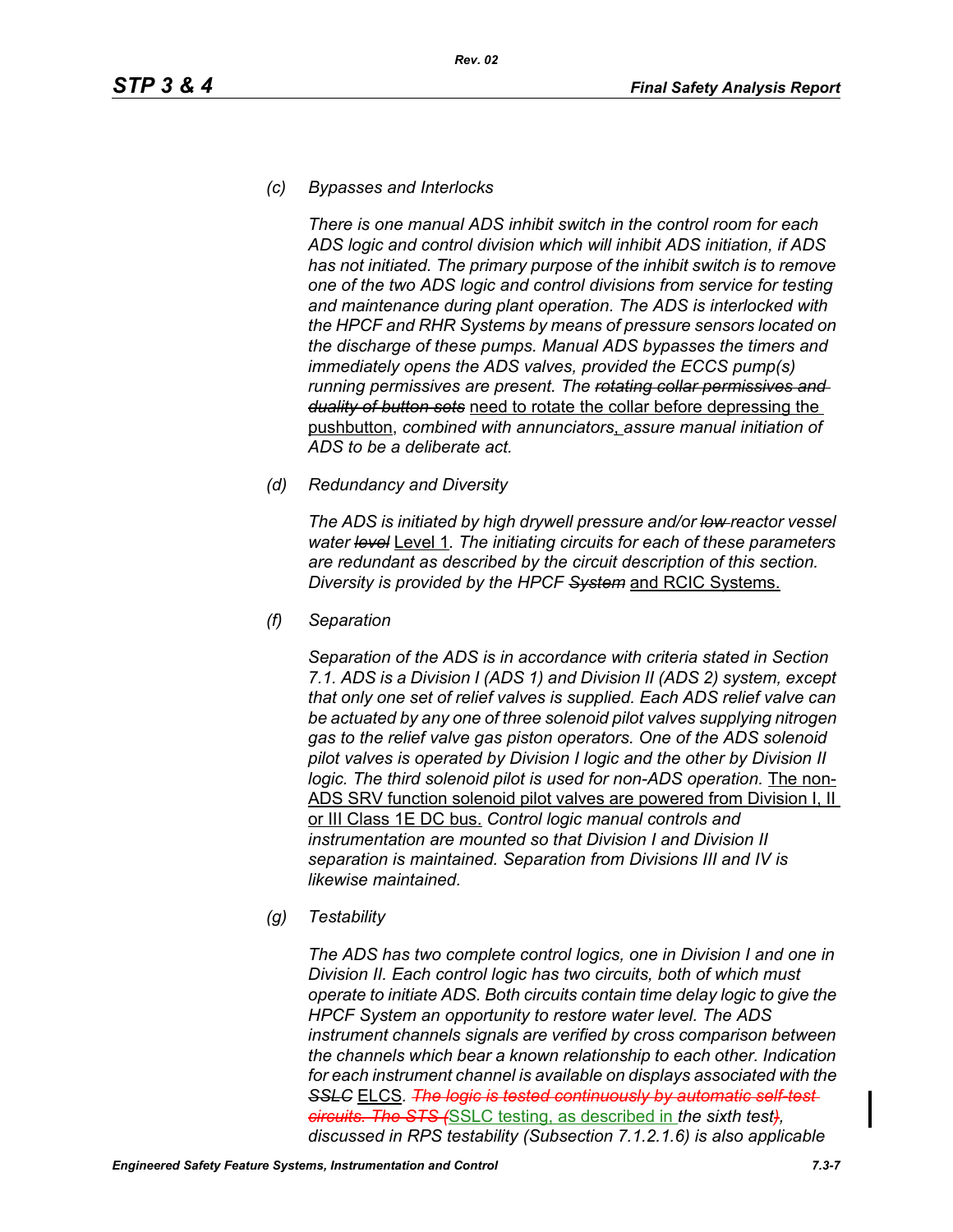*here for the ADS. The instrument channels are automatically verified every ten minutes.* manually verified in accordance with technical specification requirements*. Testing of ADS does not interfere with automatic operation if required by an initiation signal. The pilot solenoid valves can* also *be tested. when the reactor is not pressurized.*

*(h) Environmental Considerations*

*Rev. 02*

*The signal cables, solenoid valves, SRV operators and accumulators, and RV low-water level instrument lines are the only essential I&C equipment for the ADS located inside the drywell. These items will operate in the most severe environment resulting from a design basis LOCA (Section 3.11). Gamma and neutron radiation is also considered in the selection of these items. Equipment located outside the drywell (viz., the RPV level and DW pressure transmitters and multiplex* data communication *interfaces) will also operate in their normal and accident environments.*

*(i) Operational Considerations*

*A temperature element is installed on the SRV discharge piping several*  feet from the valve body. The temperature element provides input to  $a$ *multipoint recorder and interfaces with the PMCS computer* historian function *in the control room to provide a means of detecting SRV leakage during plant operation. When the temperature in any SRV discharge pipeline exceeds a preset valve, an alarm is sounded in the main control room. The alarm setting is enough above normal rated power drywell ambient temperatures to avoid spurious alarms, yet low enough to give early indication of SRV leakage.*

*Refer to Chapter 16 for setpoints and margin.* The safety system setpoints are listed in the Instrument Setpoint Summary Report asdescribed in 7.1.2.1.4.1. The Bases for Chapter 16 describe the methods for calculating setpoints and margins.

## **7.3.1.1.1.3 Reactor Core Isolation Cooling (RCIC) System—Instrumentation and Controls**

- STD DEP T1 2.4-3
- STD DEP T1 3.4-1

### STD DEP Admin

*(3) Power Sources*

*The RCIC System is* primarily *powered by the Division I 125 VDC system*. *except,* Exceptions include *for the isolation valves for steam supply.* the *Inboard* inboard *isolation valves* (including the steam line warm-up valve)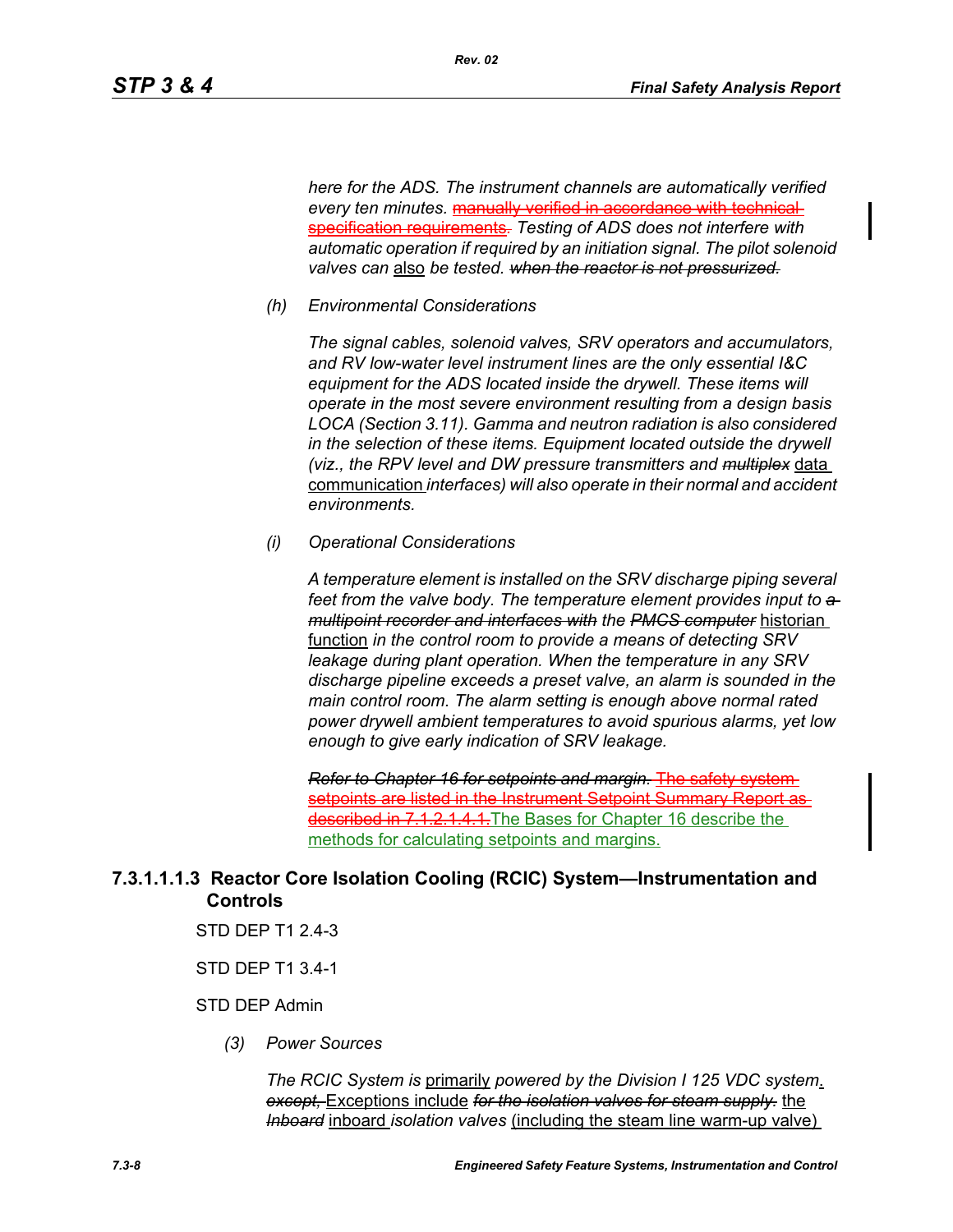which *are powered by 480 VAC Division I and* the *outboard* steam supply isolation valve is *valves are powered by 125 VDC Division II.* The logic power is as described in Section 7.1 for ELCS.

*Rev. 02*

*(4) Equipment*

*When actuated, the RCIC System pumps demineralized water from the condensate storage tank to the reactor vessel. The suppression pool provides an alternate source of water. The RCIC System includes a 100% capacity steam-driven turbine which drives a 100% capacity pump assembly, turbine and pump accessories, piping, valves, and instrumentation necessary to implement several flow paths. The arrangement of equipment and control devices is shown in Figure 5.4-8 (RCIC P&ID).*

*Level transducers* transmitters *used for the initiation and* stopping RCIC *tripping and pressure transducers for isolation of the RCIC System are provided by the Nuclear Boiler System and are shared by other system channels within each division.* High drywell pressure signals are provided by the Nuclear Boiler System and are also shared by other system channels within each division. *They* These *are located on instrument panels outside the drywell but inside the containment* Reactor Building*. The only operating components of the RCIC System that are located inside the drywell are the inboard steamline isolation valve and the steamline warmup line isolation valve.*

*The rest of the RCIC System normal I&C components are located in the Reactor Building. Cables connect the sensors (via the multiplexed optical data links described in Appendix 7A)* (via the Essential Communication Function) *to control circuitry in the main control room. Control system details are shown in Figure 7.3-3.*

*A design flow functional test of the RCIC System may be performed during normal plant operation by drawing suction from the suppression pool and discharging through a full flow test return line to the suppression pool. The discharge valve to the reactor vessel remains closed during the test and reactor operation remains undisturbed. All components of the RCIC System are capable of individual functional testing during normal plant operation. Control system decisions will provide automatic return from test to operating mode if RCIC System initiation is required. There are three* two *exceptions:*

- *(i) The flow controller in manual mode. This feature provides operator flexibility during system operation.* Not used
- *(ii) Steam inboard/outboard isolation valves* are *closed. Closure of either or both requires operator action to properly sequence their*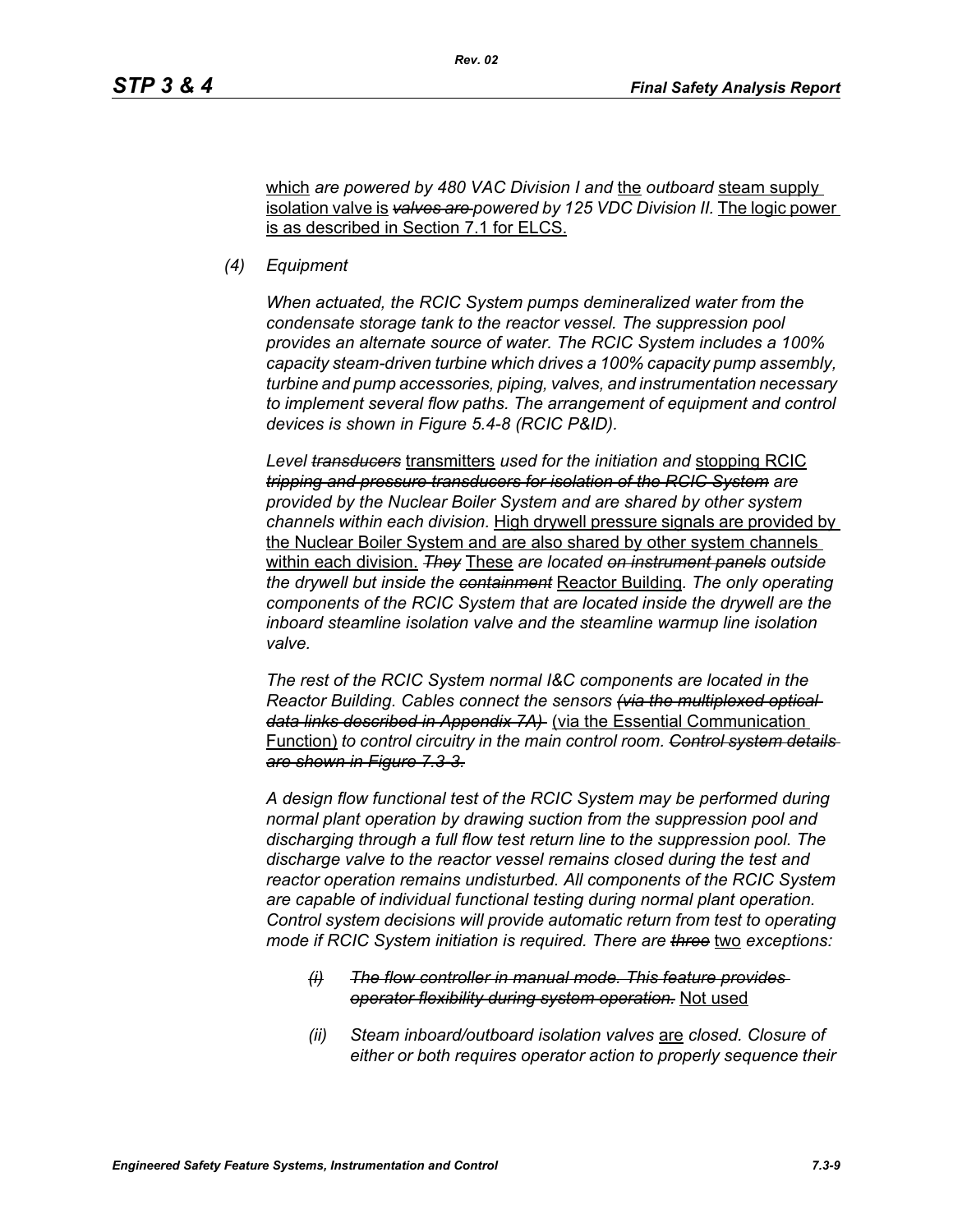*opening (an alarm sounds when either of these valves leaves the fully open position).* 

- *(iii) Breakers have been manually racked out of service. This condition is indicated in the main control room.*
- *(a) Initiating Circuits*

*The RCIC System is initiated upon receipt of a high drywell pressure signal or a reactor vessel low water level* Level 2 *signal. High drywell pressure is monitored by four shared pressure transmitters (one from each division) in the Nuclear Boiler System. Reactor vessel low water level is monitored by four shared level transducers* transmitters *(one from each of the four electrical divisions) in the NBS that sense the pressure difference between a constant reference leg of water and the actual height of water in the vessel.*

*Each transducer* transmitter *supplies a signal to a local multiplexer unit which performs signal conditioning and* for *analog-to-digital conversion*. *(Appendix 7A). The formatted, digitized sensor inputs are multiplexed* transmitted *with other sensor signals over an optical data link to the logic processing units in the main control room. All four transmitter signals are fed into the two-out-of-four logic for RCIC initiation.*

*The sensing lines for the transducers* transmitters *are physically separated from each other and tap off the reactor vessel at each of the four quadrants of the containment structure associated with the appropriate electrical divisions.*

*The RCIC System is initiated automatically after receipt of either of the two parameters just described and produces the design flow rate within 30 seconds* in a time interval consistent with Table 6.3-1*. The system then functions to provide design makeup water flow to the reactor vessel until the amount of water delivered to the reactor vessel is adequate to restore vessel level. The RCIC turbine will shut down automatically upon receipt of high reactor water level* 8 *(two- out-of*four). The controls are arranged to allow manual startup, operation, and *shutdown.*

*The RCIC turbine is functionally controlled as shown in Figure 7.3-3 (RCIC IBD)* by an internal turbine flow controller*. The turbine governor limits the turbine speed and adjusts the turbine steam control valve* inlet *so that design pump discharge flow rate is obtained. The flow signal used for automatic control of the turbine is derived from a differential pressure measurement across a flow element in the RCIC System pump discharge line* within the turbine. All flow controls are internal to the combined turbine pump*.*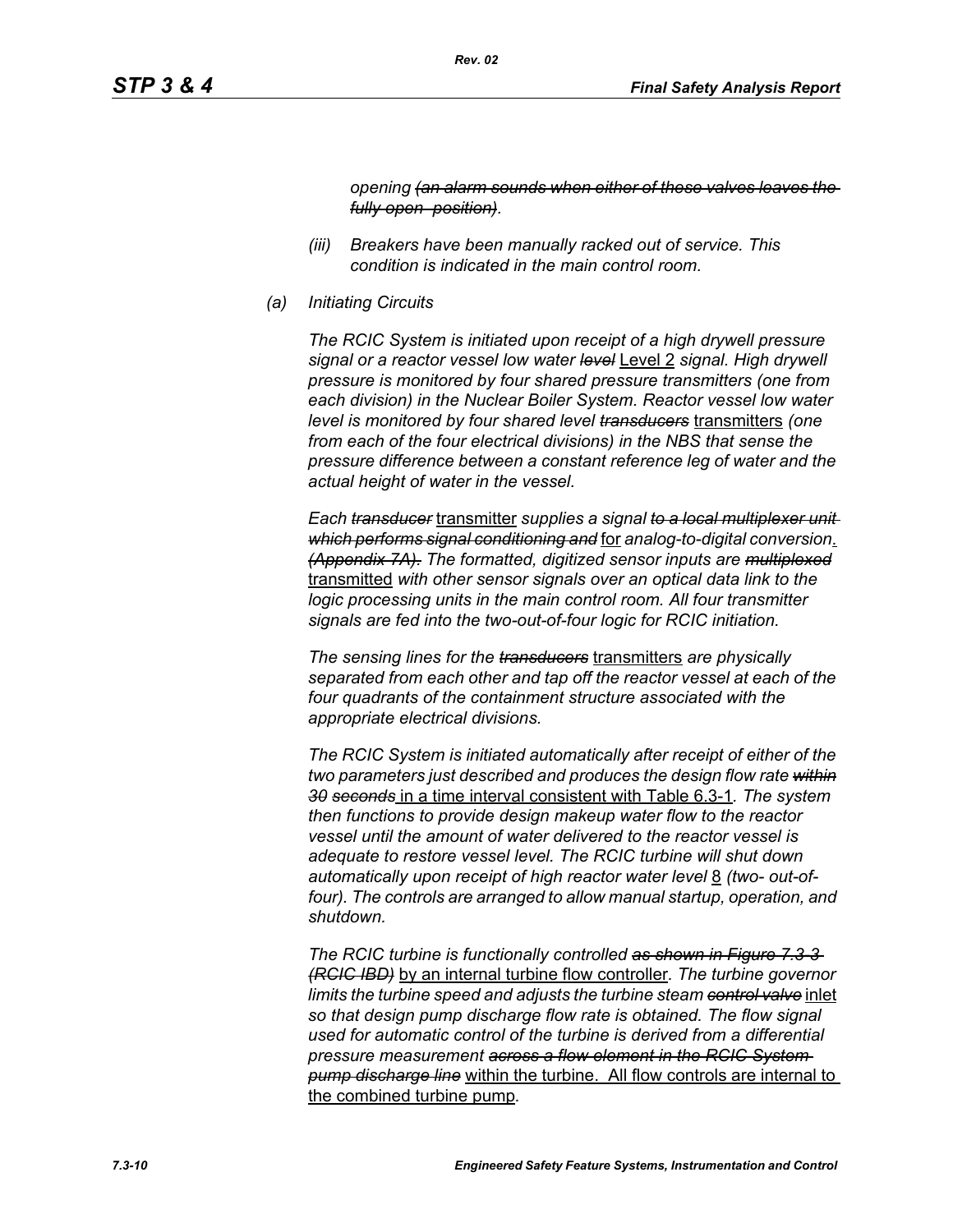*The turbine is automatically shut down by tripping the turbine and closing the throttle valve if any of the following conditions are detected:*

- *(i) Turbine overspeed*
- *(ii) High turbine exhaust pressure*
- *(iii) RCIC auto-isolation signal*
- *(iv) Low pump suction pressure*
- *(v) Reactor vessel high water level (Level 8)*
- (vi) *Manual trip actuated* activated *by the operator (provided autoinitiating signal is not present)*

*Turbine overspeed indicates a malfunction of the turbine control mechanism. High turbine exhaust pressure indicates a* an *condition that threatens the physical integrity of* obstruction in *the exhaust line. Low pump suction pressure warns that cavitation and lack of cooling can cause damage to the pump which could place it out of service. A turbine trip* RCIC shutdown *is initiated for these conditions so that if the causes of the abnormal conditions can be found and corrected, the system can be quickly restored to service. Turbine overspeed is* first *detected by a standard turbine* an electrical overspeed sensor, and secondly by a throw-out pin *overspeed mechanical device. Four pressure sensors are used to detect high* High *turbine exhaust pressure; any one sensor can initiate turbine shutdown. One* Two *pressure sensor is* sensors can be *used to detect low RCIC System pump suction pressure* (only one of these need to function since the logic is structured such that one can be in calibration at any time).

RCIC is automatically isolated on detection or high steam flow or high temperature in the RCIC room. Either of these is an indication of a steam line leak or break.

*High water level in the reactor vessel indicates that the RCIC System has performed satisfactorily in providing makeup water to the reactor vessel.* F*urther* A further *increase in level could result in* steam line *RCIC System turbine damage caused by gross carryover of moisture. The reactor vessel high water level* 8 *setting which trips* stops *the turbine is* below the bottom of the Main Steam Line (MSL) *near the top of the steam separators and is selected to prevent gross moisture carryover to the turbine* overflow into the MSLs*. Four shared level transmitters from the Nuclear Boiler System which sense differential pressure are arranged in two-out-of-four logic to initiate a turbine shutdown. However, should a subsequent low level signal recur, the*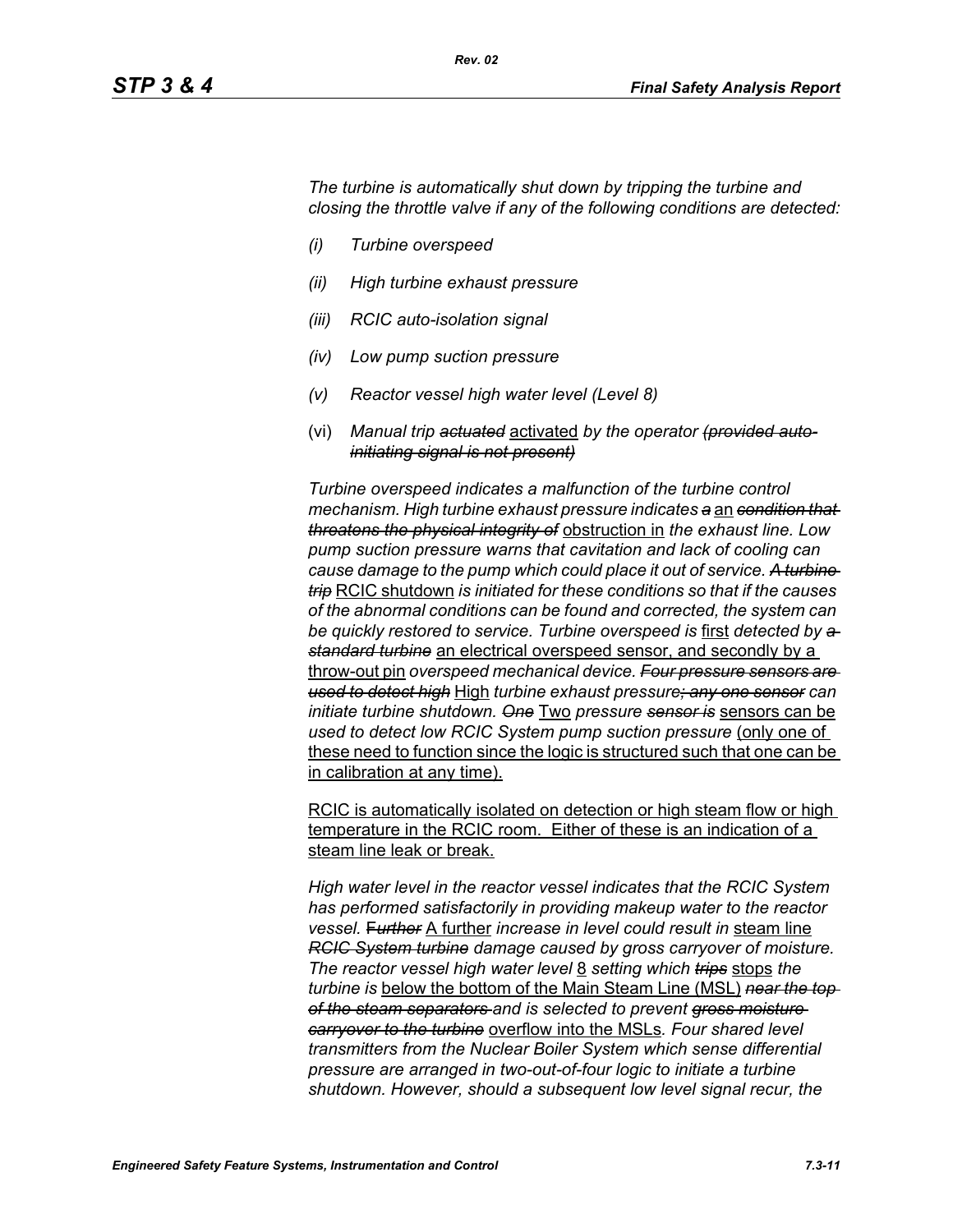#### *RCIC System will automatically restart. See Chapter 6 (activated devices) for discussion of auto isolation logic.*

*(b) Logic and Sequencing*

*The scheme used for initiating the RCIC System is shown in Figure 7.3- 3 (RCIC IBD).* RCIC initially starts on the sensing of either a low water level signal or a high drywell pressure signal. This initiates a sequence of valve openings and a RCIC turbine ramp rate which results in rated flow to the reactor vessel in a time interval consistent with Table 6.3-1.

About 5 seconds after the initiation signal is received, the RCIC steam admission valve opens. The RCIC turbine controller controls the flow ramp rate to rated flow to the reactor vessel.

*(c) Bypasses and Interlocks*

*To prevent the turbine/pump from being damaged by overheating at reduced RCIC pump discharge flow, a pump minimum flow bypass is provided to route the water discharged from the pump back to the suppression pool.*

*The minimum flow bypass is controlled by an automatic DC motoroperated valve. The control scheme is shown in Figure 7.3-3 (RCIC IBD). The valve is automatically closed at high flow or when either the steam* admission *supply* valve *or turbine trip valvs* valves *are closed. Low flow, combined with high pump discharge pressure, opens the valve.*

*To prevent the RCIC steam supply pipeline from filling up with water and cooling excessively, a condensate drain pot, steamline drain, and appropriate valves are provided in a drain pipeline arrangement just upstream of the turbine supply valve. The controls position valves so that,* during During *normal operation, steamline drainage is routed to the main condenser*suppression pool*. The water level in the steamline drain condensate pot is controlled by a* steam trap. If above normal condenstation occurs, as is typical during initial steam line warm up a *level switch and a direct acting solenoid valve which energizes to allow condensate to flow out of the drain pot*, bypassing the normal steam trap. This condition is alarmed in the MCR. *Upon receipt of an RCIC initiation signal and subsequent opening of the steam* admission *supply*  valve*, the* this *drainage path is shut off by redundant valves.*

*To prevent the turbine exhaust line from filling with water, a condensate drain pot is provided* to route the turbine exhaust line to a drain tank*. The water in the turbine exhaust line condensate drain pot is routed to the clean radwaste system. RCIC initiation and subsequent opening of the steam* admission *supply valve causes the condensate* exhaust *drainage line to be shut off by redundant valves.*

 $\blacksquare$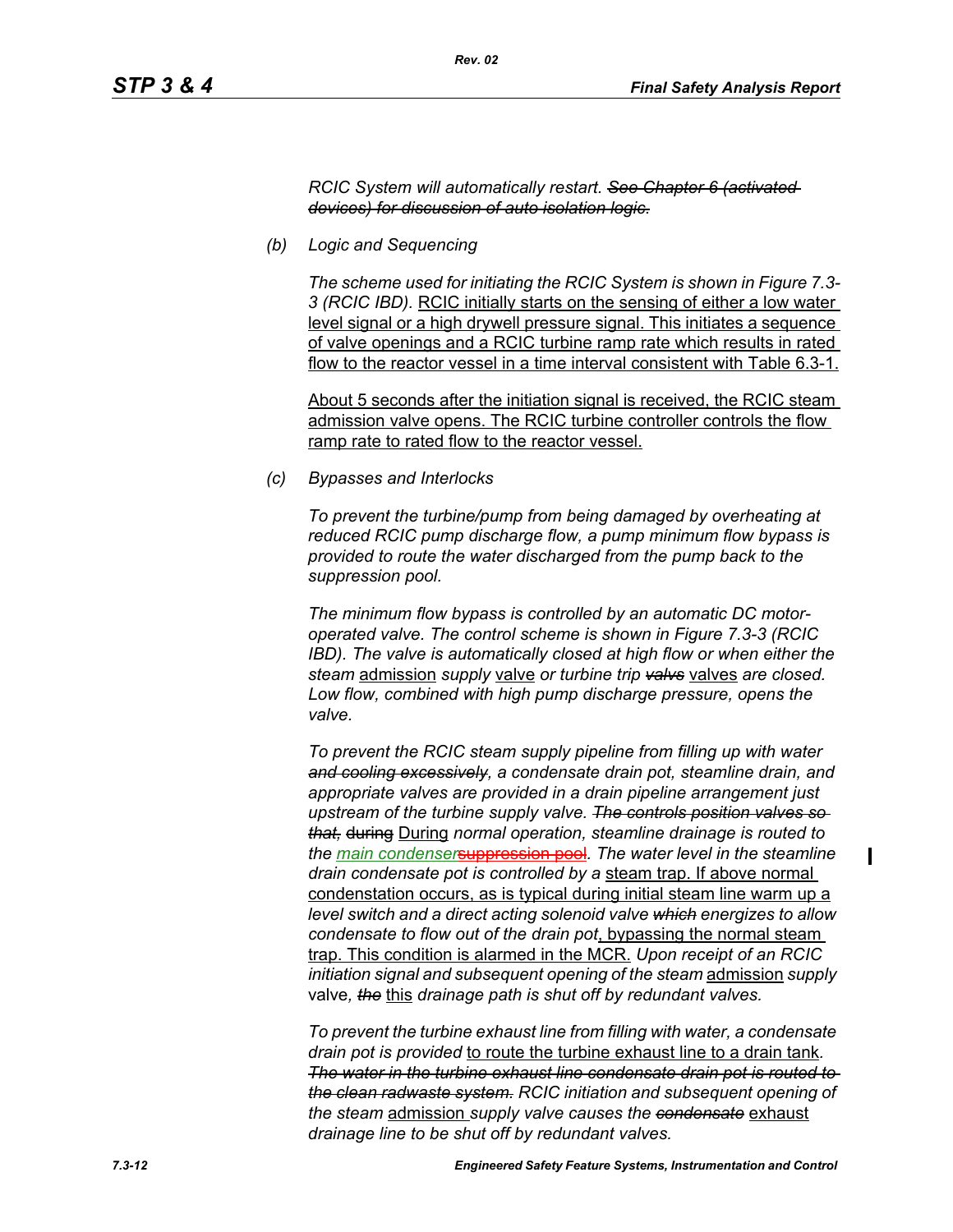*During test* operationFull Flow Test Mode operation*, the RCIC pump*  discharge is routed to the suppression pool. Two **One**-DC motor*operated valves* valve (MOV) *are* is *installed in the pump discharge to*  the suppression pool pipeline. **This MOV is a tortuous path trim valve.** *The piping arrangement is shown in Figure 5.4-8 (RCIC P&ID). Upon receipt of an RCIC initiation signal, the* this *valves close* valve closes. *as shown in Figure 7.3-3 (RCIC IBD). The pump suction from the condensate storage pool is automatically closed*. *or interlocked closed if* Suction continues from *the suppression pool suction valve is fully*  **open.** Upon receipt of an RCIC initiation signal while in the Full Flow Test Mode*,* the RCIC pump discharge valves and CST suction valve close and the suction remains aligned to the suppression pool during this transition to the Vessel Makeup Mode. The RCIC pump suction may be remotely realigned to the CST, as shown in Figure 7.3-3 (RCIC **IBD)**. *Various indications pertinent to the operation and condition of the RCIC System are available to the main control room operator. Figure 7.3-3 (RCIC IBD) shows the various indications provided.*

*(d) Redundancy and Diversity*

*On a network basis, the HPCF System is redundant and diverse to the RCIC System for the ECCS and safe shutdown function. Therefore, the RCIC System, as a system by itself, is not required to be redundant or diverse, although the instrument channels are redundant for operational availability purposes.*

*The RCIC System is actuated by high drywell pressure or by reactor low water level. Four NBS sensors monitor each parameter and combine in two sets of two-out-of-four logic signals in the safety system logic and control (SSLC)* ESF Logic and Control System (ELCS)*. A permissive signal from either set initiates the RCIC System. The sensor outputs themselves are shared by other systems in common with each division (see NBS P&ID Figure 5.1-3).*

*(e) Actuated Devices*

*All automatic valves in the RCIC System are equipped with remote manual test capability so that the entire system can be operated from the control room. Motor-operated valves are equipped with limit and torque switches. Limit switches turn off the motors when movement is complete. In the closing direction, torque switches turn the motor off when the valve has properly seated. Thermal overload devices are used to trip motor-operated valves during testing only. (for more information on valve testing, see Subsection 3.9.3.2) All motoroperated and air- operated valves provide control room indication of valve position. The system* RCIC *is capable of initiation independent of AC power.*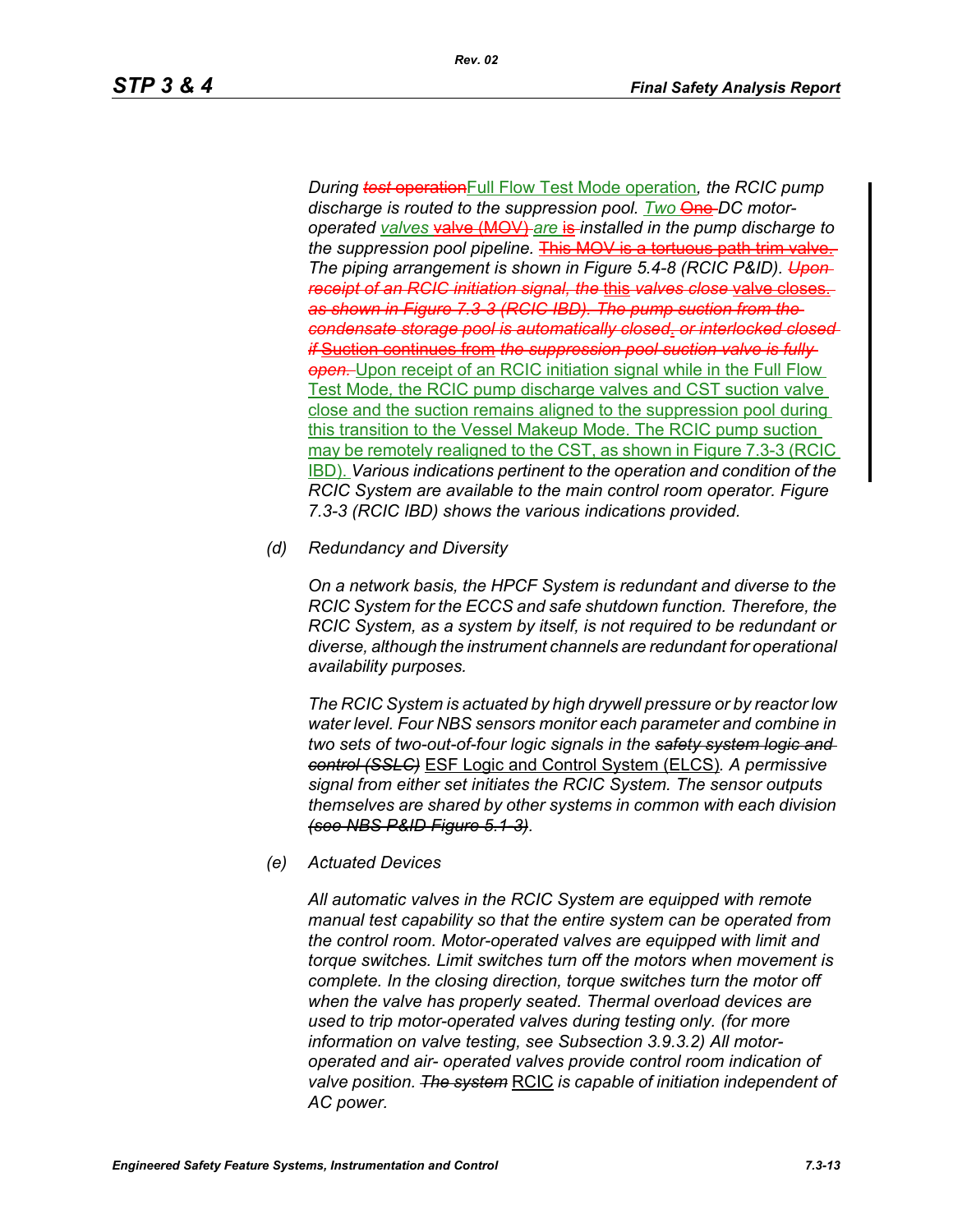*To assure that the RCIC System can be brought to design flow rate within 30 seconds* in an time interval consistent with Table 6.3-1 *from receipt of the initiation signal, the following maximum operating times for essential RCIC valves are provided by the valve operation mechanisms:*

- *RCIC turbine steam* admission *supply valve: 15 s*
- *RCIC pump discharge valves: 15 s*
- *RCIC pump minimum flow bypass valve: 15*5 *s*

*The operating time is the time required for the valve to travel from the fully-closed to the fully-open position or vice versa. A normally closed steam* admission *supply valve is located in the turbine steam supply pipeline just upstream of the turbine stop valve. The control scheme for this valve is shown in Figure 7.3-3 (RCIC IBD). Upon receipt of an RCIC initiation signal this valve opens and remains open until closed by a high water level signal, or by operator action from the main control room.*

*Two normally open isolation valves, one inboard and one outboard, are provided in the steam supply line to the turbine. The* These *valves automatically close upon receipt of an RCIC isolation signal. The inboard isolation valve has a bypass line with an automatic remotely controlled valve in it. The bypass line is used to equalize and preheat the steamline* to the RCIC steam admission supply valve*.*

*The instrumentation* signals *for isolation* are provided by the Leak Detection and Isolation System (LDI) and *consists of the following:*

- *— Outboard RCIC turbine isolation valve:*
- *(i)* Ambient temperature sensors—RCIC equipment area B high temperature.
- *(ii) Main steamline pipe tunnel ambient temperature A or B high.* Not used*.*
- *(iii)* RCIC flow instrument line B break or high flow.
- *(iv) Two pressure transmitters and trip logic—RCIC turbine exhaust diaphragm (B and F) high pressure. Both trip logic channels must*  activate to *isolate*. Not used Two pressure transmitters and trip logic—RCIC turbine exhaust high pressure. Both trip logic channels must activate to isolate.
- *(v) Pressure transmitter and trip logic RCIC steam supply pressure low.* Not used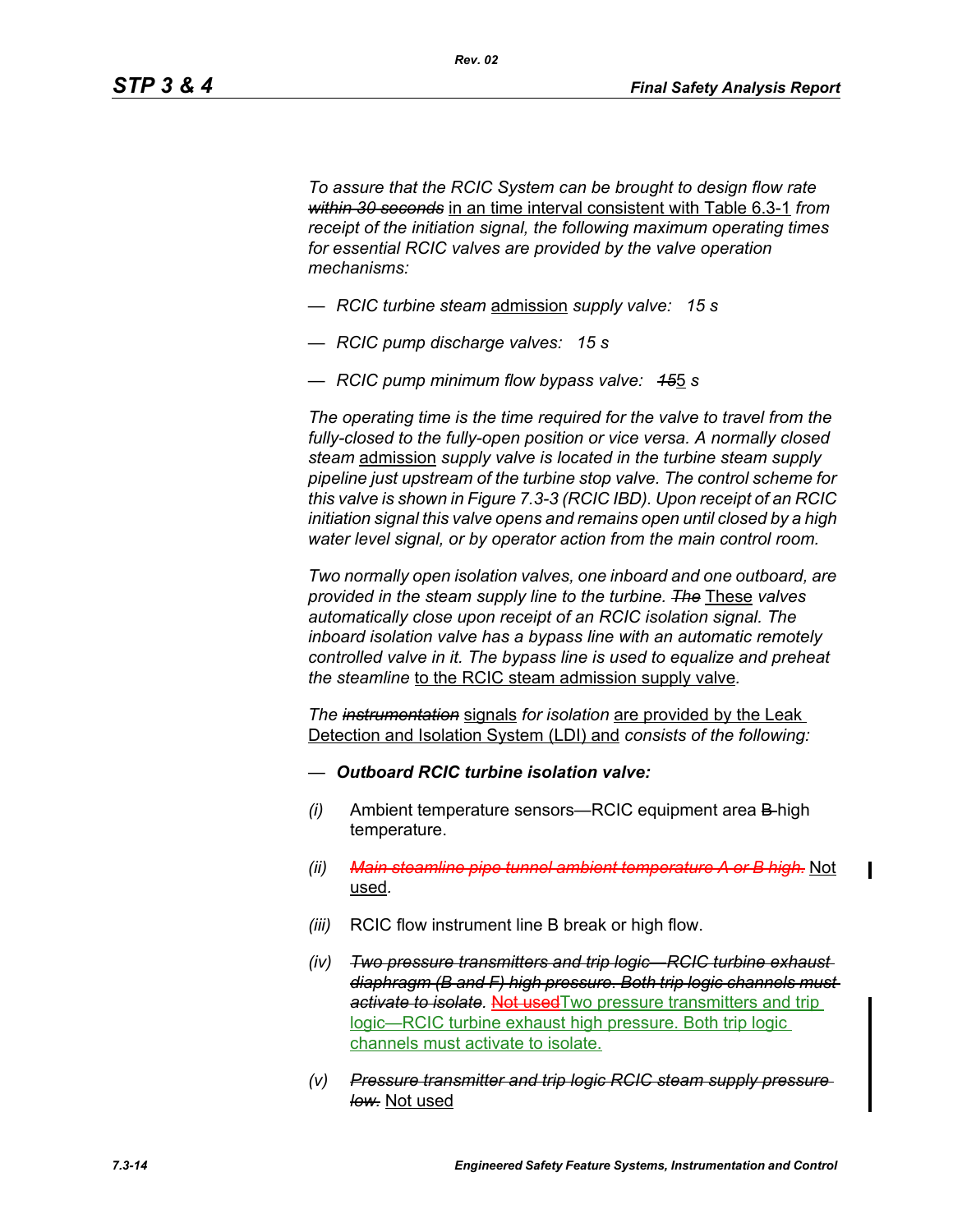*(vi) RCIC manual isolation Channel B.*

*— Inboard RCIC turbine isolation valve:*

*Except for the suffix notations of A and E replacing B and F, a similar set of instrumentation causes the inboard valve to isolate.* The same set of two-out-of four logic causes the inboard valve to isolate, except manual isolation is a separate control in Division I.

*Two pump suction valves are provided in the RCIC System. One valve lines up pump suction from the condensate storage pool* tank*, the other one from the suppression pool. The condensate storage pool* tank *is the preferred source. The control arrangement is shown in Figure 7.3-3 (RCIC IBD). Upon receipt of an RCIC initiation signal, the normally open condensate storage pool* tank *suction valve automatically opens if closed. Condensate storage pool* tank *low water level or suppression pool high water level automatically opens the suppression pool suction valve. Full opening of this valve automatically closes the condensate storage pool* tank *suction valve.*

*One RCIC pump discharge valve and one* two *check valve* valves *are provided in the pump discharge pipeline. The control scheme for the*  discharge valve is shown in Figure 7.3-3 (RCIC IBD). This discharge *valve is arranged to open upon receipt of the RCIC initiation signal and closes automatically upon closure of the turbine trip and throttle* stop *valve or* the RCIC *steam* admission *supply valve.*

*The auxiliary systems that support the RCIC System are the nonsafety- related Gland Subsystem (which prevents turbine steam leakage) and the Lube Oil Cooling Water Subsystem. An RCIC initiation signal activates the vacuum pump of the barometric condenser and opens the cooling water supply valve, thereby initiating the gland seal and lube oil cooling functions. These systems remain on until manually turned off. However, the cooling water supply valve will close automatically on receiving a two-out-of-four high reactor water level signal.*

*(g) Testability*

*Verification of sensor signals is accomplished by cross comparison between the redundant channels. Each* sensor signal *is monitored on the SSLC* ELCS *displays.* Each is monitored onand the Main Control Room (MCR) displays. *Additional testing of the initiation sensors which are located outside the drywell may be accomplished by valving out each sensor and applying a test pressure source. This verifies the calibration range in addition to the operability of the sensor. The logic is*  manually verified in accordance with Tech Spec Requirements. *tested every 10 minutes by automatic self-test circuits. The automatic self-test system (the sixth test)* SSLC testing as *discussed in Subsection*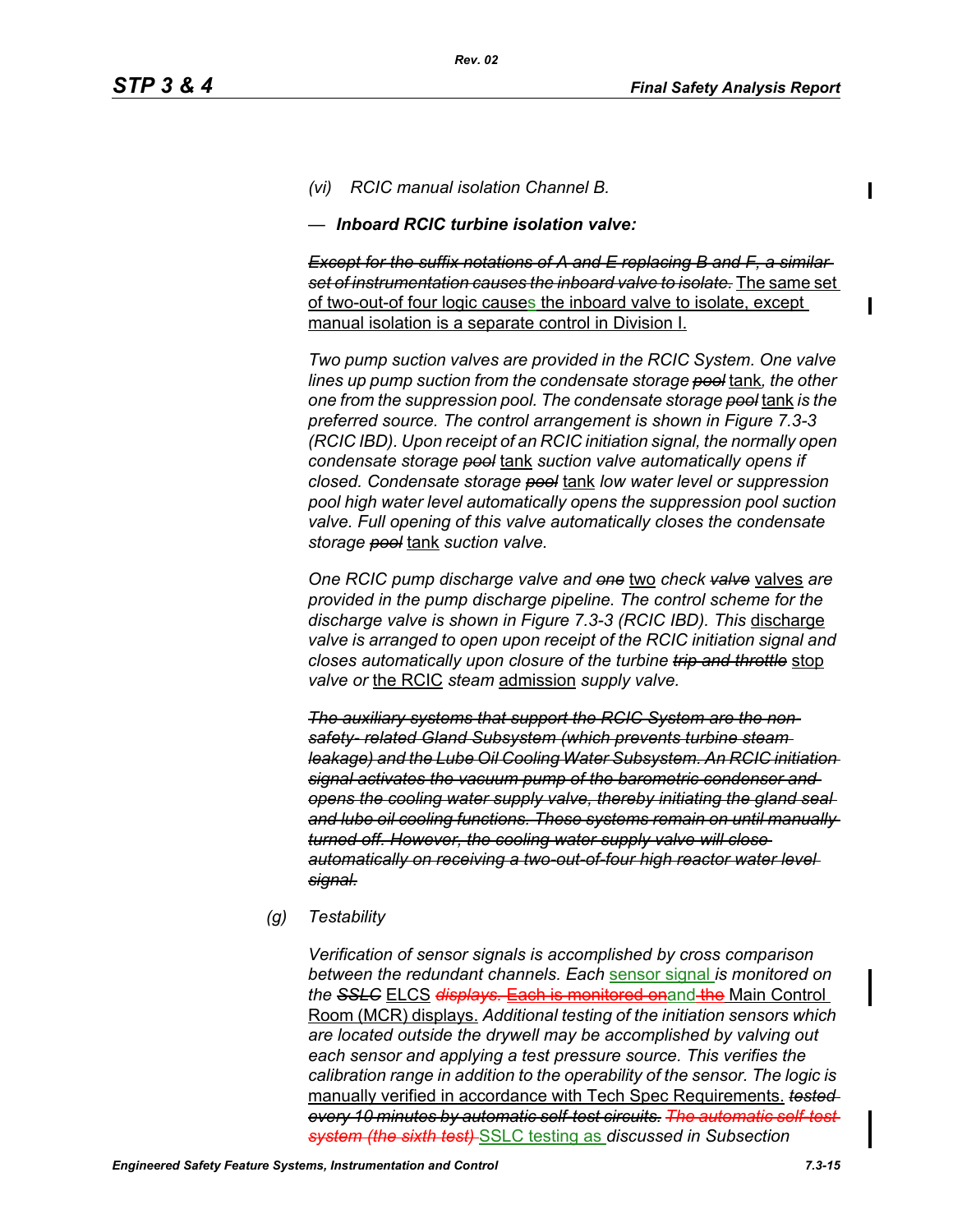*7.1.2.1.6 is also applicable here for the RCIC System. With a divisionof-sensors bypass in place, calibrated, variable ramp signals are injected in place of the sensor signals and monitored at the SSLC* EL *control room panels for linearity, accuracy, fault response, and downscale and upscale trip response.*

*Rev. 02*

*(5) Environmental Considerations*

*The only RCIC control components located inside the drywell that must remain functional in the environment resulting from a loss-of-coolant accident are the control mechanisms for the inboard isolation valve and the steamline warmup line isolation valve. The RCIC I&C equipment located outside the drywell is selected in consideration of the environments in which it must operate. All safety-related RCIC instrumentation is seismically qualified to remain functional following a safe shutdown earthquake (SSE) (Section 3.10).*

*(6) Operational Considerations*

*Normal core cooling is required in the event that the reactor becomes isolated from the main condenser during normal operation by a closure of the main steamline isolation valves. Cooling is necessary due to the core fission product decay heat. Steam pressure is relieved through the SRVs to the suppression pool.* Under these conditions, *The RCIC System maintains reactor water level by providing the makeup water. Initiation and control are automatic.*

*The following indications are available in the main control room for operator information:*

### *Indication*

*RCIC steamline supply pressure*

*RCIC valve (test bypass to suppression pool) position*

*RCIC pump discharge pressure*

*RCIC pump discharge flow*

*RCIC pump discharge minimum flow*

*RCIC turbine speed*

*RCIC turbine exhaust line pressure*

*RCIC turbine exhaust diaphragm pressure* 

Position of motor-operated valves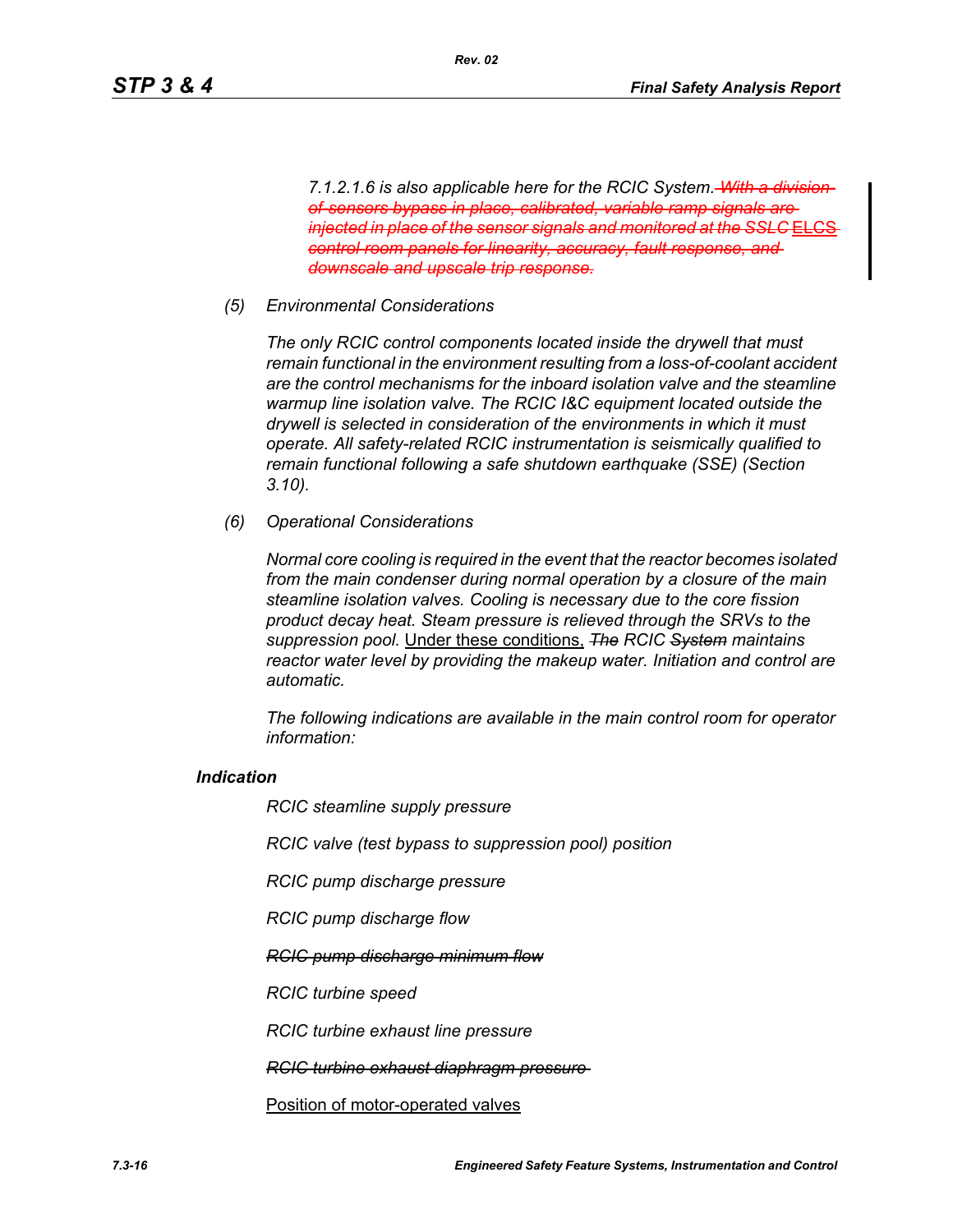Position of solenoid-operated valve

*Rev. 02*

Turbine Trip

System status (power, test, isolation)

**Annunciators** 

#### *Indicating Lamps*

*Position of all motor-operated valves*

*Position of all solenoid-operated valves*

*Turbine trip*

*Significant sealed-in circuits*

*Pump status*

*System status (power, test, isolation)*

#### *Annunciators*

*Annunciators are provided as shown in the RCIC system IBD (Figure 7.3-3) and the RCIC System P&ID (Figure 5.4-8).*

*(7) Setpoints*

*The reactor vessel low water Level* 2 *setting for RCIC System initiation is selected high enough above the active fuel to start the RCIC System in time to prevent the need for the use of the low pressure ECCS. The water level setting is far enough below normal levels that spurious RCIC System startups are avoided (see Chapter 16 for actual setpoints and margin).*The safety system setpoints are listed in the Instrument Setpoint Summary Report a described in 7.1.2.1.4.1.

### **7.3.1.1.1.4 RHR/Low Pressure Flooder (LPFL) Instrumentation and Controls**

STD DEP T1 3.4-1

STD DEP 7.3-1

STD DEP 7.3-5

STD DEP 7.3-9

STD DEP 7.3-10

STD DEP Admin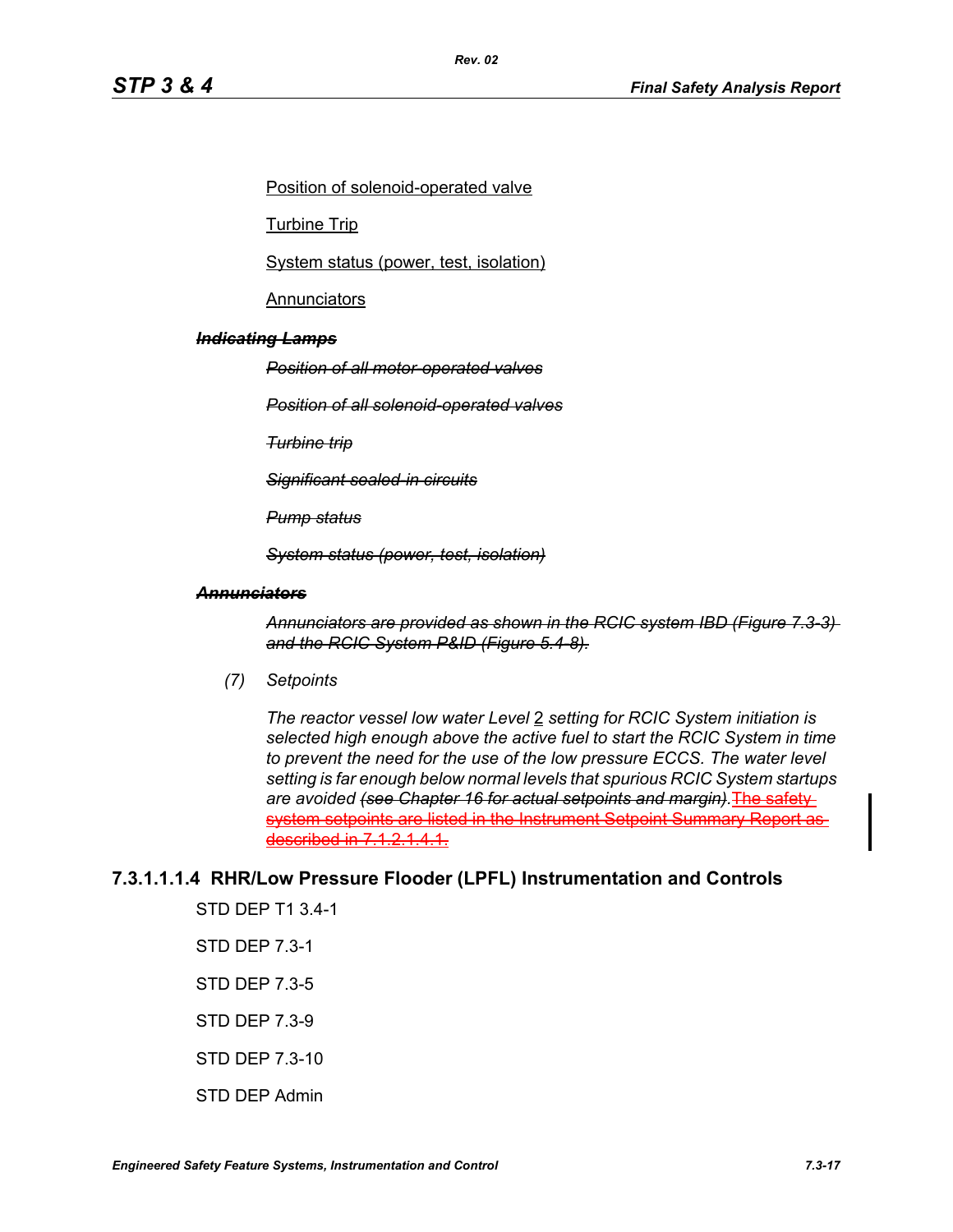#### *(3) Equipment Design*

*Motive power for the RHR System pumps is supplied from AC buses that can receive standby AC power. The three pumps are powered from Division I, II, and III ESF buses, which also provide power to the RCIC (Division I) and HPCF (Divisions II and III) Systems. Motive power for the automatic valves comes from the bus that powers the pumps for that division, except for the special case involving isolation valves. Control power for the LPFL Subsystem components comes from the divisional Class 1E AC buses. Logic power is from the SSLC* ELCS *power supply for the division involved. Trip channels for the LPFL Subsystem are*:

*(a) Initiating Circuits*

*The LPFL Subsystem is initiated automatically on receipt of a high drywell pressure or low reactor water level signal (Level 1), and a low reactor pressure permissive to open the injection valve. The LPFL may also be initiated manually.*

*Reactor vessel low water level (Level 1) is monitored by eight* four *level transmitters from the Nuclear Boiler System (NBS) which are mounted on instrument racks in the drywell. These transmitters sense the difference between the pressure due to a constant reference leg of water and the pressure due to the actual height of water in the vessel. The multi-* four *division* divisions of *transmitters are shared with other systems within the respective divisions. Four transmitters provide signals (one from each division) to RHR Divisions I and III. The other four transmitters provide similar signals to RHR Division II.*

*Drywell pressure is monitored by four pressure transmitters from the NBS which are mounted on instrument racks in the containment. These transmitters are also shared with other system channels within the respective divisions. The sensors provide inputs to local multiplexer units* RDLCs *which perform signal conditioning and analog-to-digital conversion (Appendix 7A). The formatted, digitized sensor inputs are multiplexed* transmitted *with other sensor signals over an optical data link to the logic processing units in the main control room. The four signals from each parameter are combined, through appropriate optical isolators, in two-out-of-four logic for each division of the RHR/LPFL System. This assures that no single failure event can prevent initiation of the RHR/LPFL Systems. The initiation logic for the RHR System (including LPFL) is shown in Figure 7.3-4.*

*The LOCA signals* (high drywell pressure and Level 1 water level) *which trigger the initiation logic also initiate starting of the respective division diesel generator.*

*The LPFL injection valve actuation logic requires a reactor low pressure permissive signal for automatic actuation on reactor low water (Level 1)*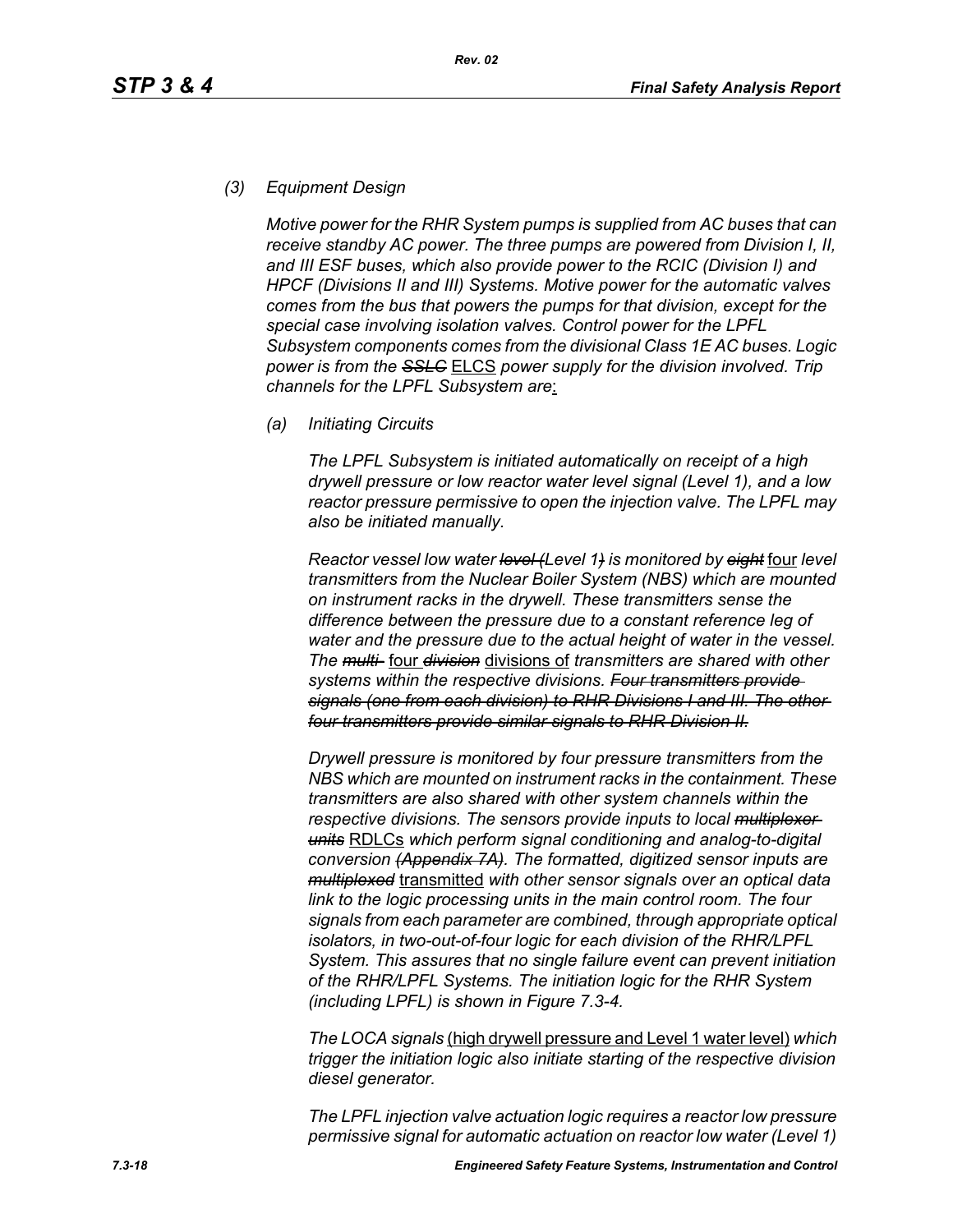*or high drywell pressure. The reactor pressure logic is a two-out-of-four network of shared sensor channels from the NBS and is similar in arrangement to the initiation logic just described.*

*Rev. 02*

*Manual opening of the injection valve also requires the two-out-of-four reactor low pressure permissive.*

*(b) Logic and Sequencing*

The transmitters which provide the initiation signals are from the NBS and are shared by other I&C system channels in common with each of the four divisions. This facilitates full two-out-of-four initiation logic for all LOCA parameters while utilizing efficient instrumentation. Optical isolators are used to provide proper separation of the electrical divisions. The four drywell pressure sensors supply isolated signals to the separate two-out-of-four logic of all three divisions of the RHR System. Similarly, four water level sensors supply signals to RHR Divisions I and III. However, four different sensors supply the water level signals to RHR Division II. After an initiation signal is received by the LPFL control circuitry, the signal is sealed-in until manually reset. The logic is shown in Figure 7.3-4.

*(d) (LPFL) Redundancy and Diversity*

*The LPFL Subsystem is actuated by reactor vessel low water level (Level 1) and/or drywell high pressure. Either or both of these diverse conditions may result from a design basis LOCA and lesser LOCAs.*

*(e) (LPFL) Actuated Devices*

*The functional control arrangement for the RHR/LPFL System pumps is shown in Figure 7.3-4. All three pumps start after a 10 second time delay,* consistent with Table 6.3-1, *provided normal or emergency power is available from their divisional sources. However, the diesel*  load sequence circuitry controls the demand placed on the onsite *standby sources of power (Section 8.3). The delay times for the pumps to start when normal AC power is not available include approximately 3 seconds for the start signal to develop after the actual reactor vessel low water level* 1 *or drywell high pressure occurs, 10 seconds* a time delay consistent with Table 6.3-1 in *for the standby power to become available, and a sequencing delay to reduce demand on standby power. The LPFL Subsystem is designed to provide flow into the reactor vessel within 36 seconds* the time allowed by Table 6.3-1 *of the receipt of the accident signals and the low reactor pressure permissive.*

*The RHR System pump suction valves* valve *from the suppression pool are* is *normally open.* Shutdown cooling isolation valves must be closed to permit suction from the Suppression Pool. *To reposition the valves, a keylock switch must be turned in the control room. On receipt of an*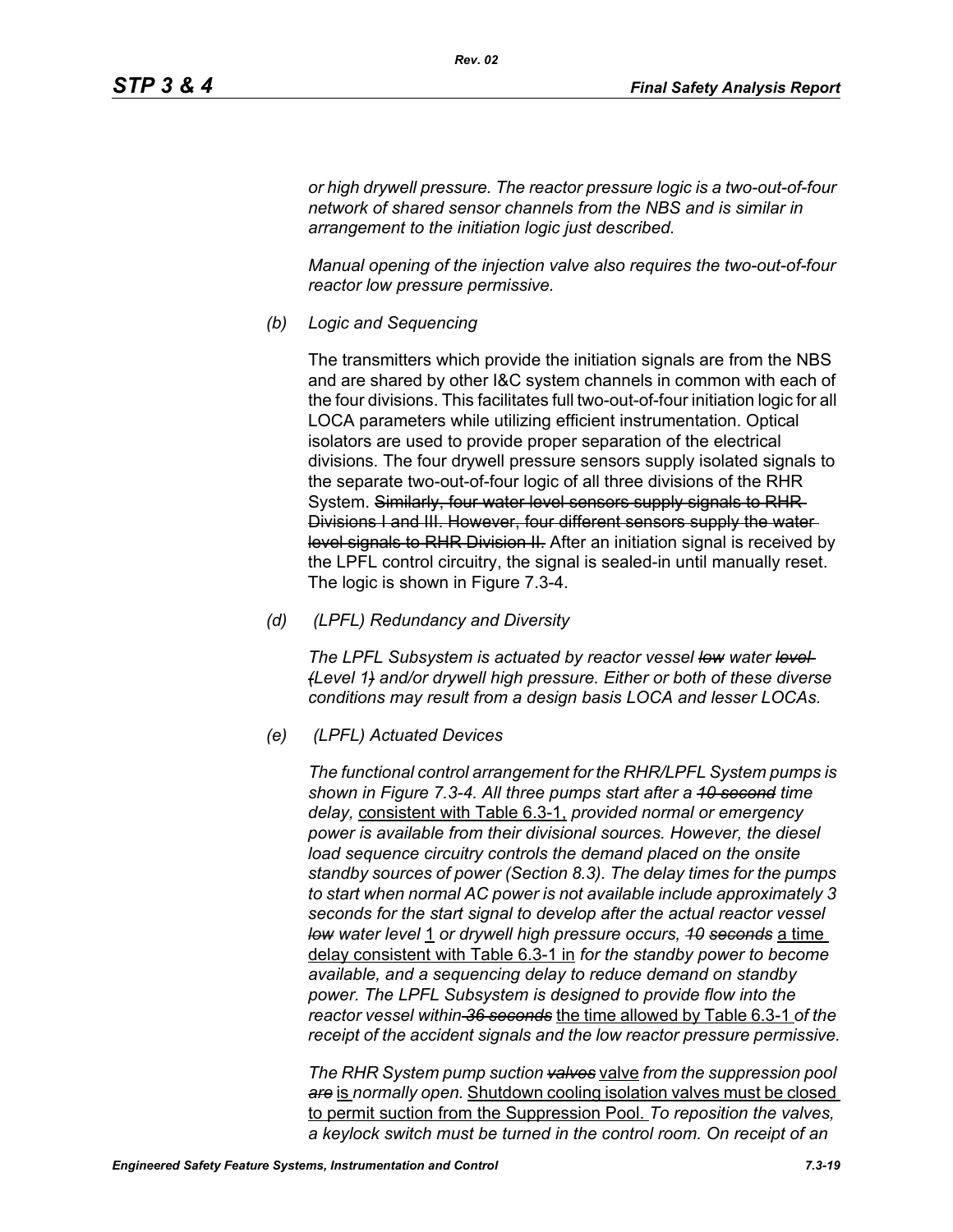*LPFL initiation signal, the reactor Shutdown Cooling System (SCS) valves and the RHR test line valves are signaled to close (although they are normally closed) to ensure that the RHR System pump discharge is correctly routed. Included in this set of valves are the valves that, if not closed, would permit the main system pumps to take suction from the reactor vessel itself (a lineup used during normal SCS operation).*

*Rev. 02*

*(g) Testability*

*The LPFL I&C equipment is capable of being tested during normal operation. Cross-channel comparison verifies analog transmitter outputs. Drywell pressure and low water level initiation transmitters can be individually valved out of service and subjected to a test pressure. This verifies the calibration range in addition to the operability of the transmitters. The instrument channel trip setpoint is verified by* viewing the displays for each instrument. *automatic self-test functions in the SSLC which simulate programmed trip setpoints and monitor the response. The logic is also automatically tested by the self-test system as described in Subsection 7.1.2.1.6. Other control equipment is functionally tested during normal testing of each loop. Indications in the form of panel lamps and annunciators are provided in the control room.*

*(i) Operational Considerations*

*The pumps, valves, piping, etc., used for the LPFL are used for other operating modes of the RHR System. Initiation of the LPFL mode is automatic and no operator action is required for at least 30 minutes. The operator may control the RHR pumps and injection valves manually after LPFL initiation to use RHR capabilities in other modes if the core is being cooled by other emergency core cooling systems.* Other RHR modes are activated by Mode switches in the MCR. For example to enter the Containment Spray mode, this switch is first "Armed" and then the "Initiate" Push button is pressed. This action must occur within a limited interval. This assures that this is an intentional action by the operator. Also to transfer to these and other RHR Modes, mode specific permissives must be met. This reduces or eliminates the possibility of operator error.

## **7.3.1.1.2 Leak Detection and Isolation System (LDS)—Instrumentation and Controls**

STD DEP T1 2.3-1 STD DEP T1 2.4-2 STD DEP T1 2.4-3 STD DEP T1 3.4-1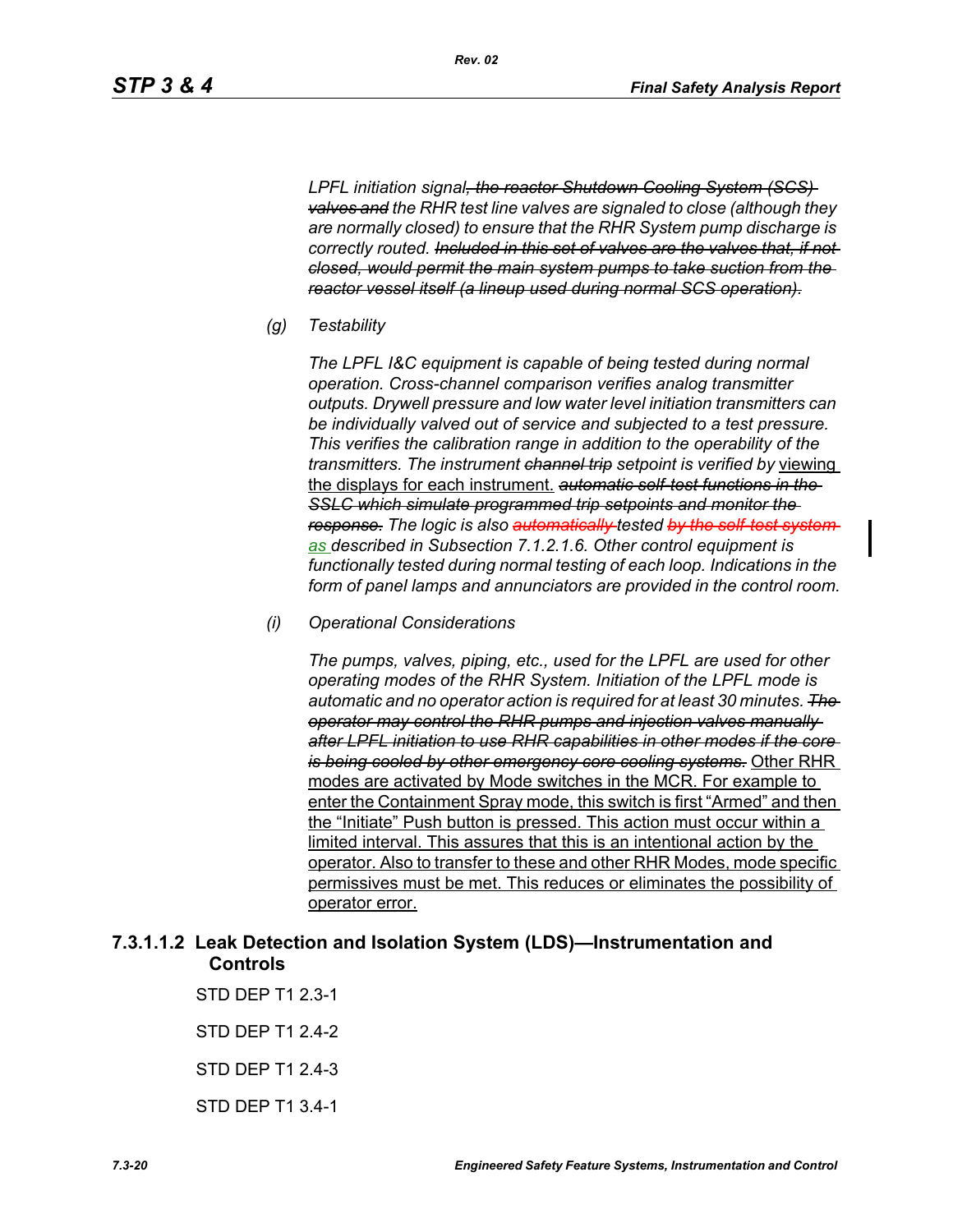#### STD DEP 7.2-3

STD DEP 7.3-11

#### STD DEP 7.3-12

*(2) Supporting System (Power Sources)*

*All LDS logic power is supplied by the respective divisional SSLC* ELCS *logic power supplies. See Section 8.3 for a description of the SSLC* ELCS *logic power supplies.*

*The power for the MSIVs pilot solenoid valve control logic is supplied from all four divisions of the SSLC* RTIS *buses. The MSIVs are spring-loaded, pistonoperated pneumatic valves designed to fail closed on loss of electric power or pressure to the valve operator.*

#### *(3) Input Variables and Sensing Methods*

*(a) RPV Low Water Level*

*Reactor vessel low water level signals are generated by differential pressure transmitters connected to taps located above and below the water level in the reactor vessel. The transmitters sense the difference between pressure caused by a constant reference leg of water and the pressure caused by the actual water level in the vessel. The SSLC* ELCS *monitors for low water level and provides trip signals in all four divisions at four different low reactor water levels. The signals are shared systems within the same division (i.e., RPS, ECCS) and are defined as follows:*

#### *(b) Main Steamline Radiation* Not Used

*Main steamline (MSL) radiation is monitored by gamma sensitive radiation monitors in the Process Radiation Monitoring System (Section 7.6). The objective of the MSL Radiation Monitoring Subsystem is to monitor for the gross release of fission products from the fuel and, upon indication of such release, initiate appropriate action to limit fuel damage and further release of fission products.*

*The process radiation monitor detectors are physically located near the main steamlines just downstream of the outboard MSIVs. The detectors are geometrically arranged to detect significant increases in radiation level with any number of main steamlines in operation.*

*When a significant increase in the main steamline radiation level is detected, trip signals are transmitted to the Reactor Protection System*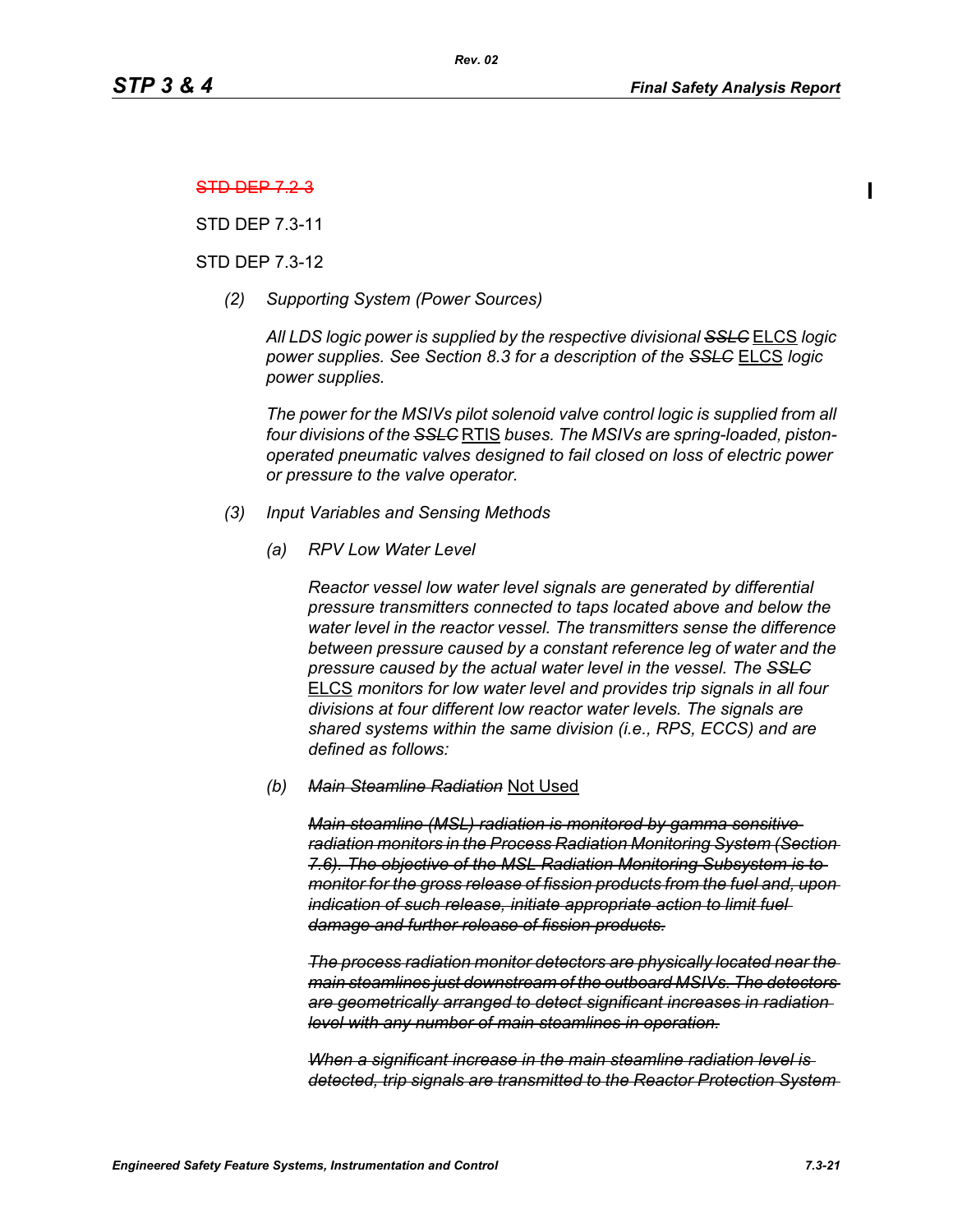*(RPS) to indicate reactor trip and to the LDS to initiate closure of all MSIVs and the steamline drain valves.*

*(l) Valve Leakage Monitoring* 

*Large remote power-operated valves located in the drywell for the NBS, CUW, RCIC, and RHR Systems are fitted with drain lines from the valve stems. Each drain line is located between two sets of valve stem packing. Leakage through the inner packing is carried to the drywell equipment drain sump. Leakage during hydrotesting may be observed in drain line sight glasses installed in the drain line to the sump. A remote-operated solenoid valve on each line is provided to isolate a leaking line, and may be used during plant operation, in conjunction*  with the sump instrumentation, to identify the specific process leaking *valve.*

*(m) Drywell and Secondary Containment Sump Monitoring* 

*Each sump monitoring system is equipped with two pumps and control instrumentation. The two drywell drain sumps are each equipped with a sonic level element and a level transmitter for monitoring level changes in the sump. The instrumentation provides indication and alarm of excessive fill rate or pumpout frequency of the sumps. The rate at which the drain sump fills with reference to the frequency of sump pump operation determines the leakage rate. The drain sump instrumentation has a sensitivity of detecting reactor coolant leakage of 3.785 L/min within a 60-minute period. Alarm setpoints* (nominal values) *established at 95* 114 *L/min for* floor and *equipment drain sumps and* (total leakage) *to 19 L/min for floor drain sumps* and 8 L/min for increase floor drain sump flow within the previous 4 hours*. The drywell floor drain sump collects unidentified leakage from such sources as floor drains, valve flanges, closed cooling water for reactor services and condensate from the drywell atmosphere coolers. The drywell equipment drain sump collects identified leakage from known sources.*

*(q) RCIC Steamline Pressure Monitors* 

*Pressure in the RCIC steamline is monitored to provide RCIC turbine shutoff and closure of the RCIC isolation valves on low steamline pressure as a protection for the turbine. This line pressure is monitored by pressure transmitters connected to one tap of the elbows used for flow measurement upstream of the steamline isolation valves (see Paragraph j). Four divisional channels of monitoring are provided for RCIC isolation. Division 1 isolation signal isolates the inboard valves, while Division 2 isolation signal isolates the outboard valves.*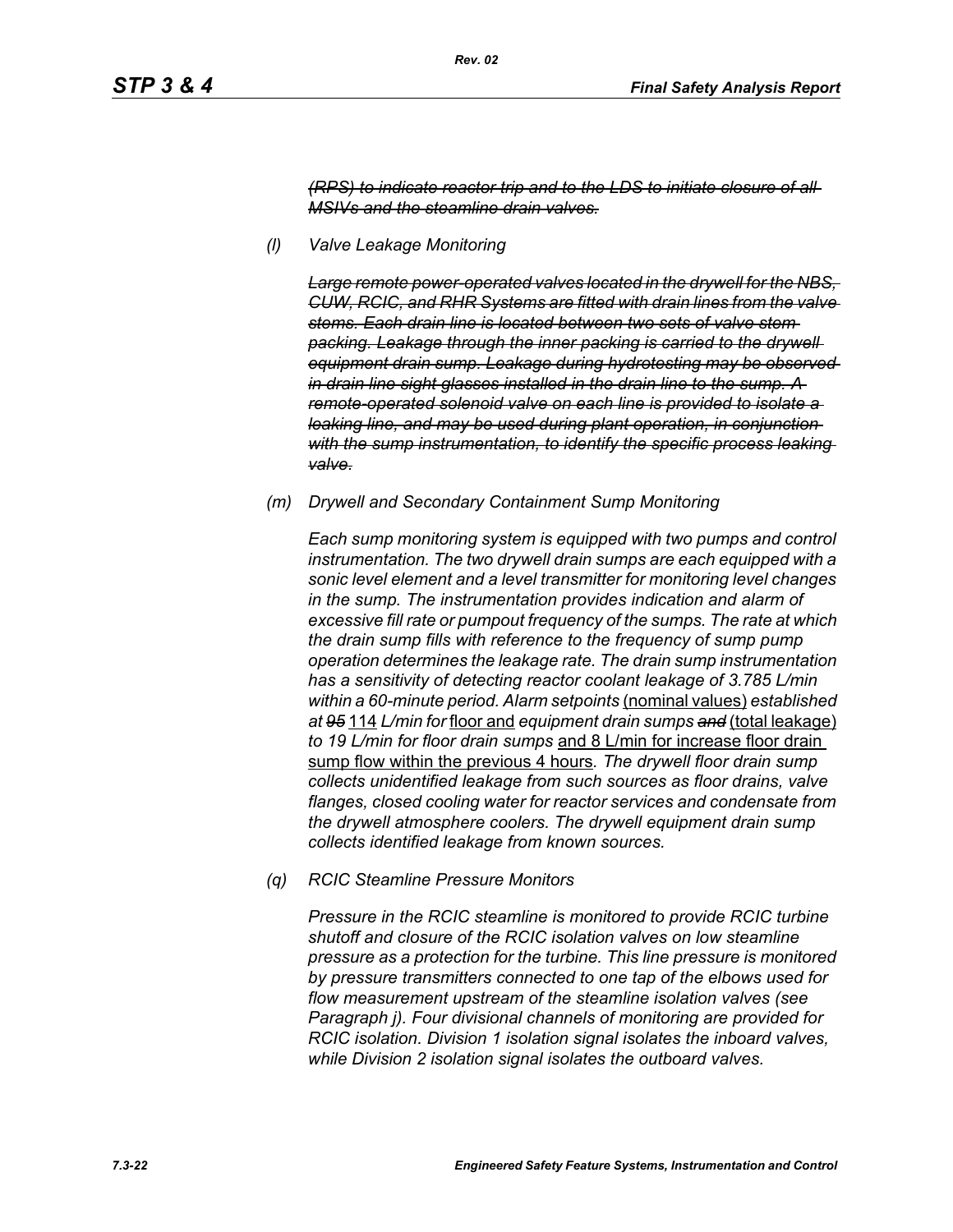## *(r) RCIC Turbine Exhaust Line Diaphragm Pressure Monitors*

*Pressure between the rupture disc diaphragms in the RCIC System turbine exhaust vent line is monitored by four channels of pressure instrumentation (two in Division I and two in Division II). Both logic channels of Division I trip on high turbine exhaust pressure to close the inboard RCIC isolation valves and trip the turbine. Both logic channels of Division II trip to close the outboard RCIC isolation valve and trip the turbine. The instrumentation channel equipment and piping are provided by the RCIC System as an interface to the LDS.*

(w) Feedwater Line Differential Pressure

The LDS monitors the differential pressure to detect a break in the piping. If a confirmatory high drywell pressure signal is also present then a trip of the condensate pumps is initiated.

- *(7) Redundancy* and Diversity
	- *(a) Main Steamline*

*Redundancy is provided by the instrumentation to monitor each essential variable as follows:*

- (iii) *Four divisional radiation instrument channels monitor for high MSL radiation in the MSL tunnel area.* Not Used
- *(d) Reactor Core Isolation Cooling (RCIC)*
	- *(ii) Four RCIC turbine exhaust diaphragm pressure monitoring channels (two in each of two divisions).*

## **7.3.1.1.3 RHR/Wetwell and Drywell Spray Cooling Mode—Instrumentation and Controls**

STD DEP T1 3.4-1

STD DEP 7.1-1

STD DEP 7.3-13

#### STD DEP Admin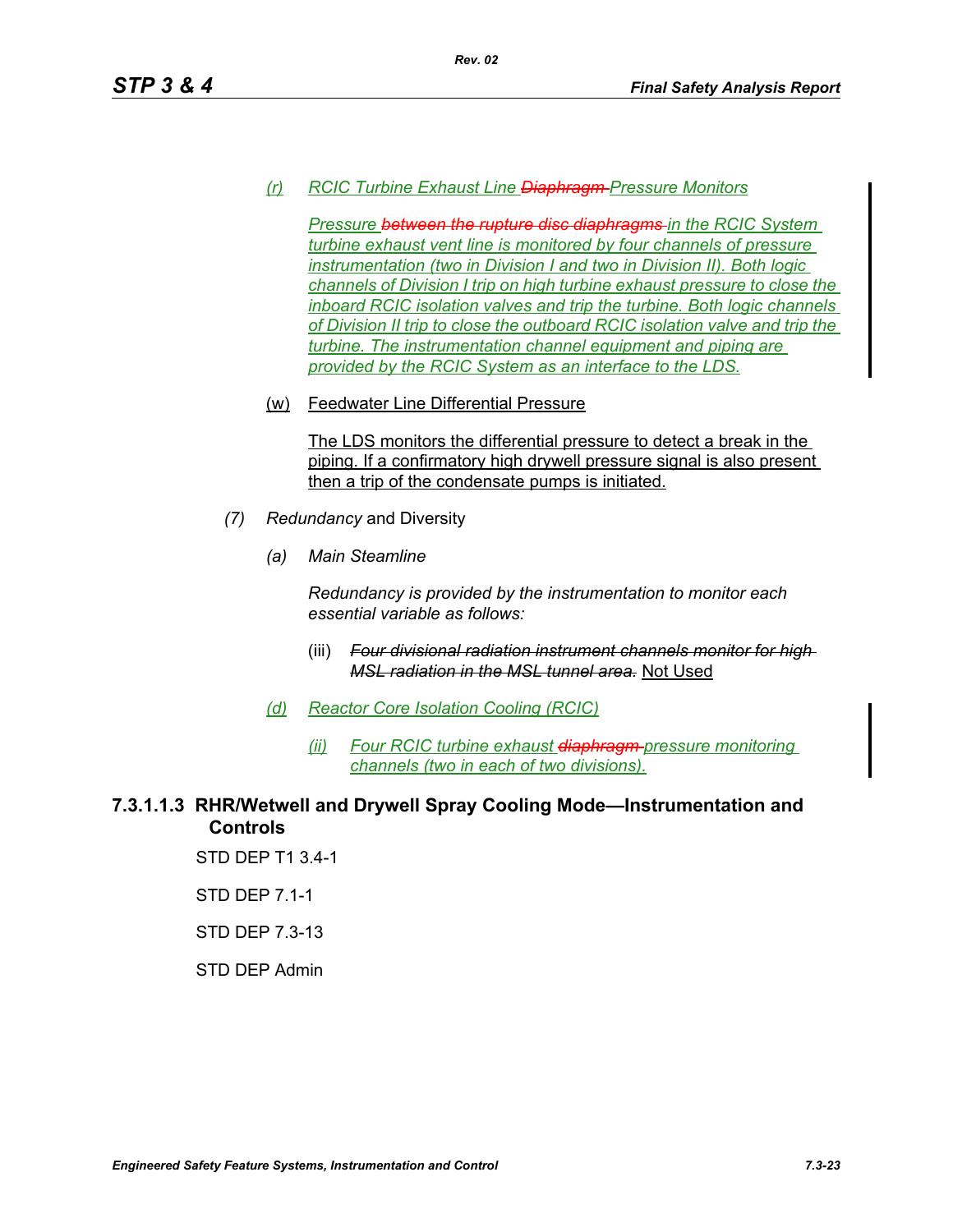- *(3) Equipment Design*
	- *(a) Initiating Circuits*

*Drywell Spray B: Drywell pressure is monitored by four shared pressure transmitters mounted in instrument racks in the containment.* 

*Signals from these transmitters are routed to the local multiplexer units* RDLCs *which convert analog to digital signals and send them through fiber optic links for logic processing in the control room. Any two-out-offour signals provide the permissive to* manually *initiate the WDSC.* Drywell Spray Mode.

*Initiation logic for drywell spray B is identical to drywell spray C.*

*Wetwell Spray B: The initiation of wetwell spray* mode *is manual and does not have an interlock.* can be initiated provided RPV Water Level is above Level 1. *The operator bases judgment on the instrumentation indication of the condition of the wetwell air space temperature.*

*Operation of wetwell spray B is identical to wetwell spray C.*

*(b) Logic Sequencing*

Wetwell and or Drywell Spray Modes can be entered separately or by initiating the Containment Spray Mode (which activates both). Most commonly this occurs after LPCF initiation

*The operating sequence of wetwell and drywell spray following receipt of the* after *LPFL initiating signals* initiation *is as follows:*

- (i) *The RHR pumps are* continue *operating.*
- (ii) *Valves in other RHR modes are automatically repositioned to LPFL injection.* to the Wetwell / Drywell Spray Modes.
- (iii) *The service water emergency pumps are signaled to start.* continue running.
- (iv) *Service water supply and discharge valves to the RHR heat exchanger are signaled to* remain *open.*
- *(v) The heat exchanger outlet valve opens and the heat exchanger bypass valve is signaled to close.*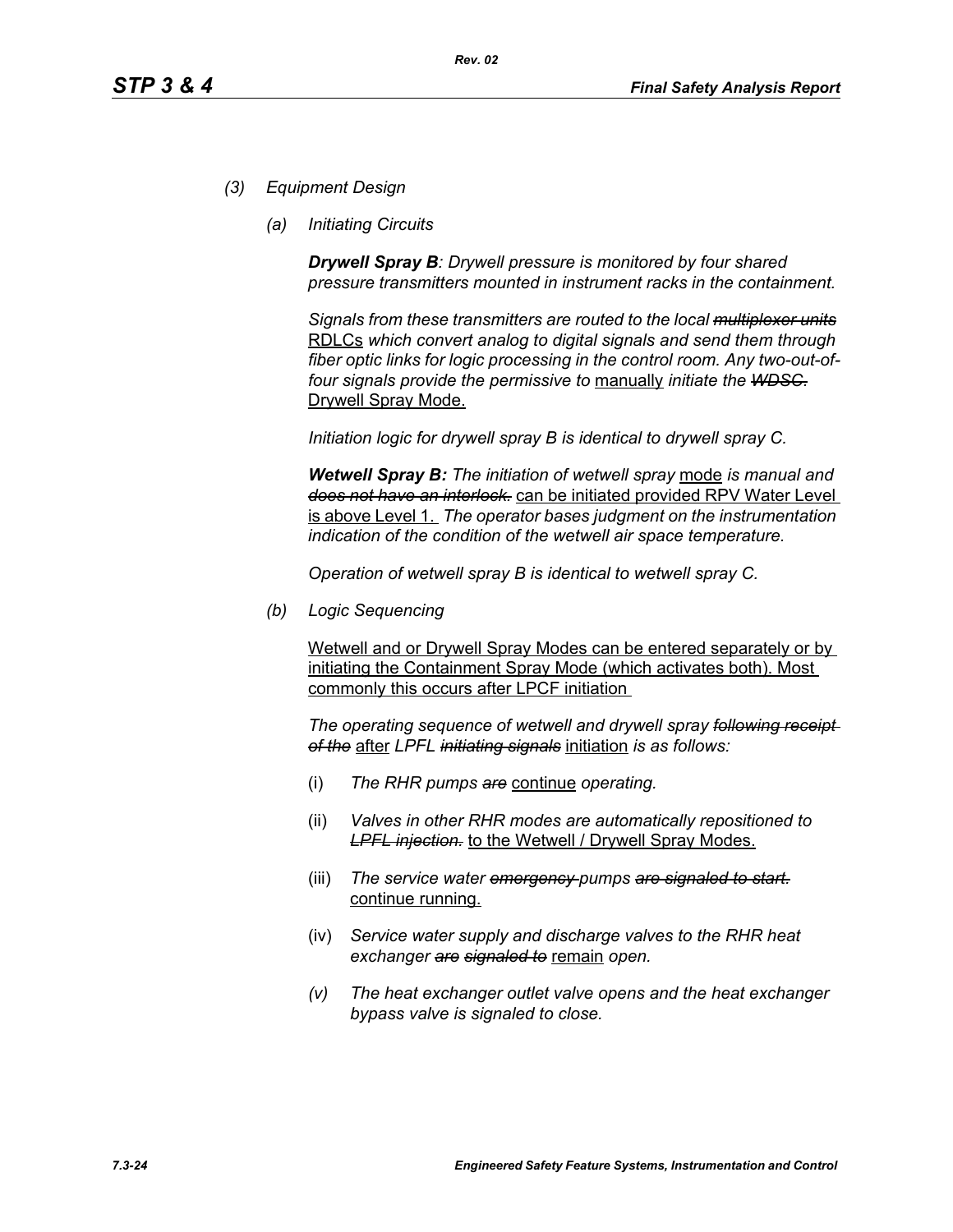(vi) *Vessel injection takes place to flood the reactor* is terminated when the RHR Containment Spray Mode is selected. Alternately the Drywell or Wetwell spray modes can be initiated independently.

*Rev. 02*

- (vii) *In the presence of high drywell pressure and/or high wetwell pressure, the injection valve is manually closed after the initial injection.* , the Drywell spray valves will automatically open.
- (viii) *Drywell spray and* The *wetwell spray valves are manually opened* valve will open *to perform the spray function* without any permissives*.*

*The spray system will continue to operate until manually terminated by the operator or when a RHR initiation signal closes the wetwell spray*  valve or an injection valve not fully closed signal closes the drywell *spray valves. The spray system will automatically terminate and realign to the* LPFL *injection mode,* on receipt of a RPV Water Level 1 *since core cooling has priority.*

*(c) Bypass and Interlocks*

*No bypasses are provided for the wetwell and drywell spray system.*

*No interlock is provided for* The *wetwell spray function* is interlocked with reactor vessel water Level 1 as described in 7.3.1.1.3(a)*.*

*(g) Testability*

*The Wetwell and Drywell Spray System is capable of being tested up to the last discharge valve during normal operation. Drywell and wetwell pressure channels are tested by cross-comparison between related channels. Any disagreement between the display readings for the channels would indicate a failure. The instrument channel trip setpoint is verified by* viewing the displays for each instrument. *automatic selftest functions in the SSLC which simulate programmed trip setpoints and monitor the response. Testing for functional operability of the control logics is accomplished by the automatic self-test system (Subsection 7.1.2.1.6). Other control equipment is functionally tested during manual testing of each loop. Indications in the form of panel lamps and annunciators are provided in the control room.*

*(i) Operational Considerations*

*See Chapter 16 for setpoints and margin.* The safety system setpoints are listed in the Instrument Setpoint Summary Report as described in 7.1.2.1.4.1. The Bases for Chapter 16 describe the methods for calculating setpoints and margins.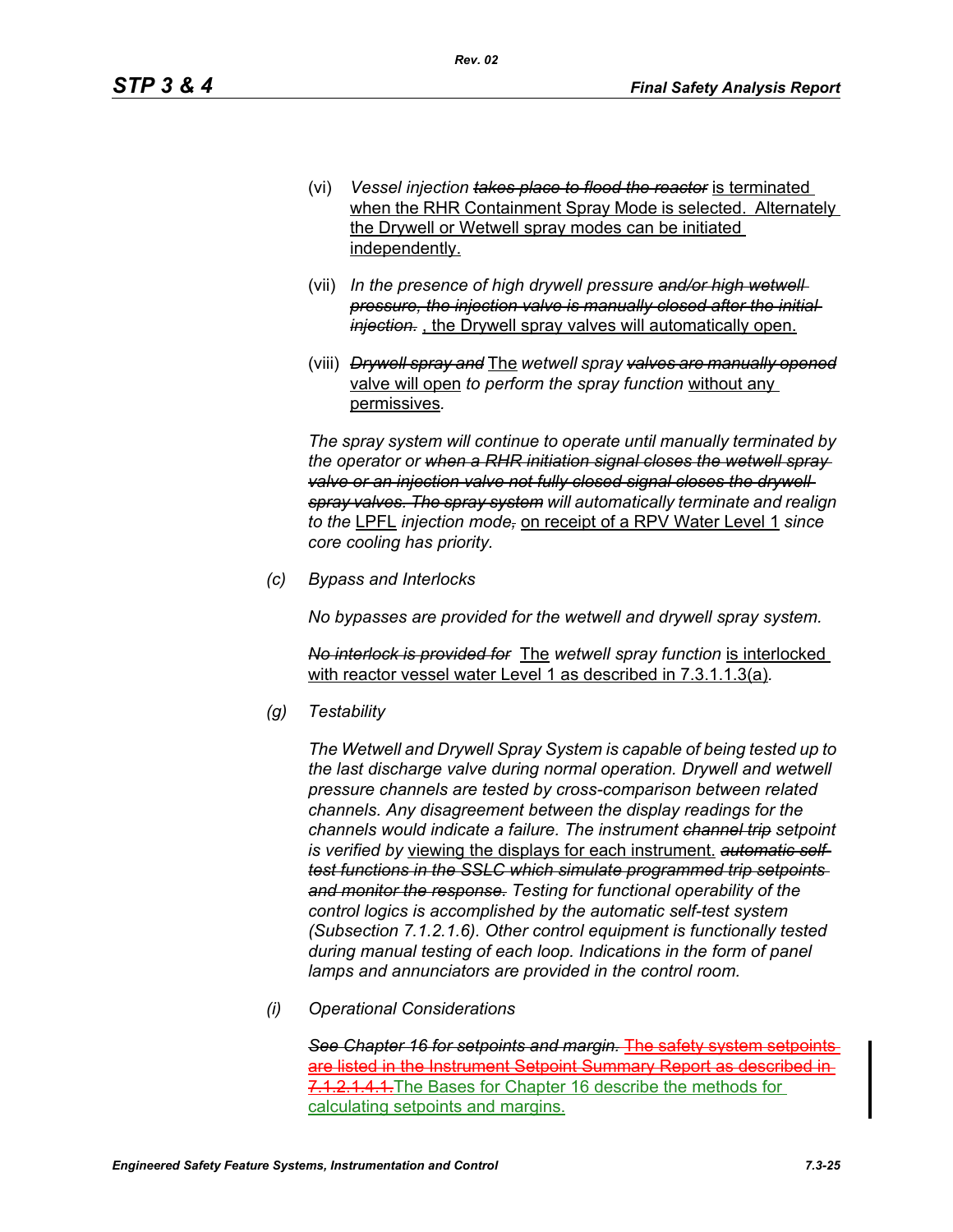# **7.3.1.1.4 RHR/Suppression Pool Cooling Mode—Instrumentation and Control** STD DEP 7.3-14

- *(3) Equipment Design*
	- *(b) Logic and Sequencing*

*The operating sequence of suppression pool cooling, following indication that SP temperature is HIGH, is as follows:*

- *(i) The RHR System pumps are started or continue to operate.*
- *(ii) Valves in other RHR modes are manually automatically repositioned to align to SPC mode.*
- *(iii) RHR service water discharge valves to the RHR heat exchanger are opened.*
- *(iv) If performed following LPFL initiation, the* Suppression Pool Cooling Modes switch is first "Armed" and the "Initiate" Pushbutton is pushed. At that time the *injection valves are manually closed and SP valves are opened.*
- *(v) The SPC mode will continue to operate until the operator closes the SPC discharge valves* activates another permitted mode, *or when reactor low water level reoccurs, in which case the injection valve will auto-open and the SP discharge valve will auto-close.*
- (vi) Automatic initiation and shut down of the SPC mode can only happen when automatically initiated from the RHR Standby Mode. Automatic shut down is from the same suppression pool temperature elements. If this RHR mode is initiated manually, theThe operator must terminate this mode manually.

## **7.3.1.1.7 Reactor Building Cooling Water System and Reactor Service Water System — Instrumentation and Controls**

STD DEP 7.1-1

STD DEP 7.3-15

- *(3) Equipment Design*
	- *(i) Safety Interfaces*

*The safety interfaces for the RCW System Division I, II, and III controls are as follows:*

*— Division I and II*,II, and III *RCW flow signals to the MCR and Divisions I and II RCW flow signal to the RSS.*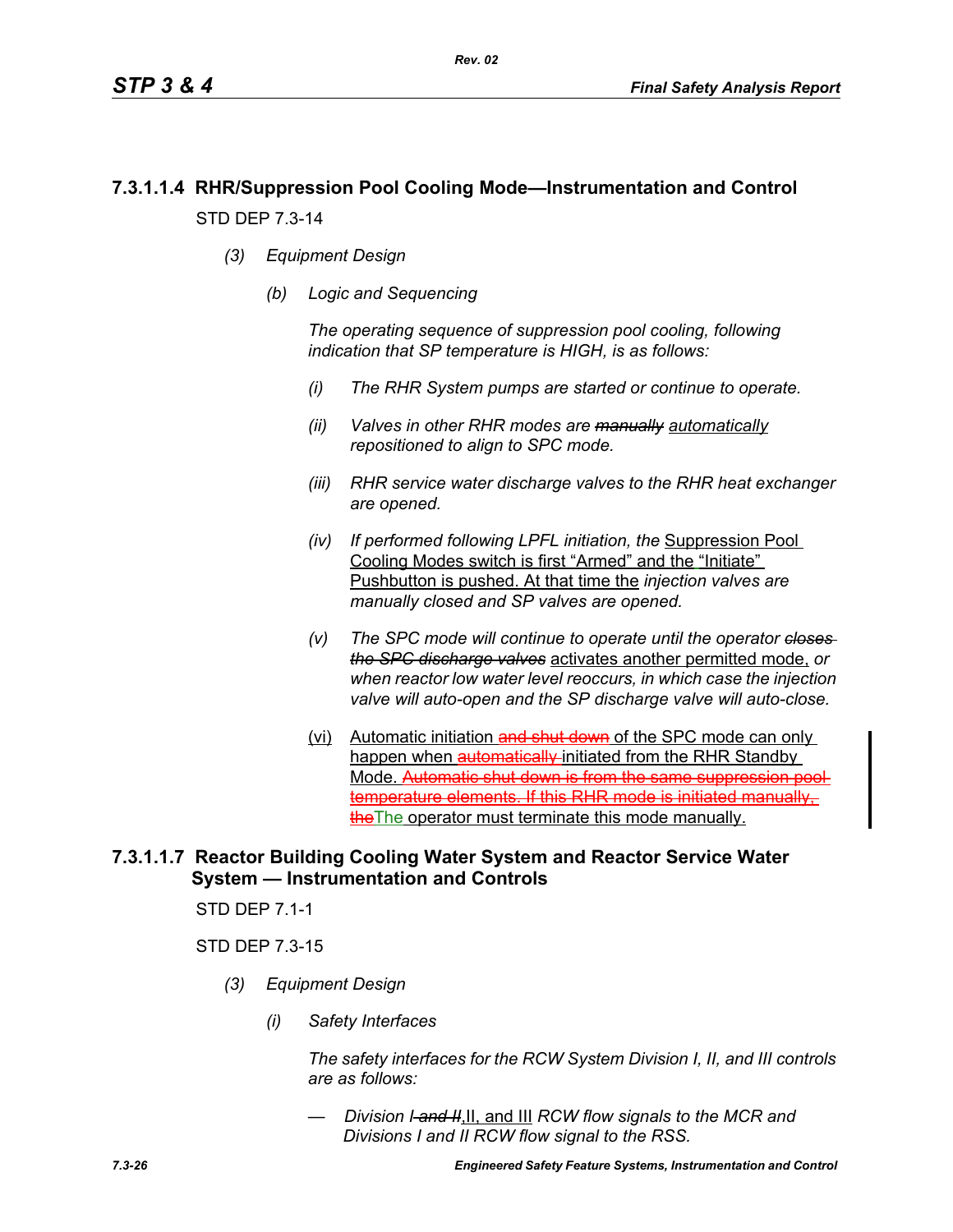- *RCW Hx* RSW pump suction *A or D strainer differential pressure MCR annunciator.*
- *(j) Operational Considerations*

*Process operating parameters and equipment status information are provided in the control room for the operator to accurately assess system performance. Alarms are also provided to indicate malfunction in the system. Refer to IBD Figure 7.3-7 for specific indication of equipment status in the control room. See Chapter 16 for setpoints and margin.* Setpoints and margins information will be provided in the Instrument Setpoint Summary Report as described in Section 7.1.2.1.4.1. The Bases for Chapter 16 describe the methods for calculating setpoints and margins.

## **7.3.1.1.10 High Pressure Nitrogen Gas Supply System—Instrumentation and Controls**

STD DEP Admin

- *(3) Equipment Design*
	- *(d) Redundancy and Diversity*

*The HPIN storage bottles are in two racks separated from each other. Additionally, in each rack there are two banks of two* five *bottles each. One bank is in service and the second is in standby.*

#### **7.3.1.1.11 Flammability Control System – Instrumentation and ControlsNot Used**

STD DEP T1 2.14-1

*(See Subsection 6.2.5)*

#### **7.3.1.2 Design Basis Information**

STD DEP 1.8-1

STD DEP 7.1-1

STD DEP Admin

*IEEE* 279 603 *defines the requirements for* design bases safety systems designations and the safety systems criteria (Sections 4 and 5). Using the IEE 279 format, the The *following nine paragraphs fulfill this requirement for systems and equipment described in this seciton.*

*(3) Number of Sensors and Location*

*There are no sensors in the LDS or ECCS, which have a spatial dependence, and, therefore, location information is not relevant. The only sensors used to*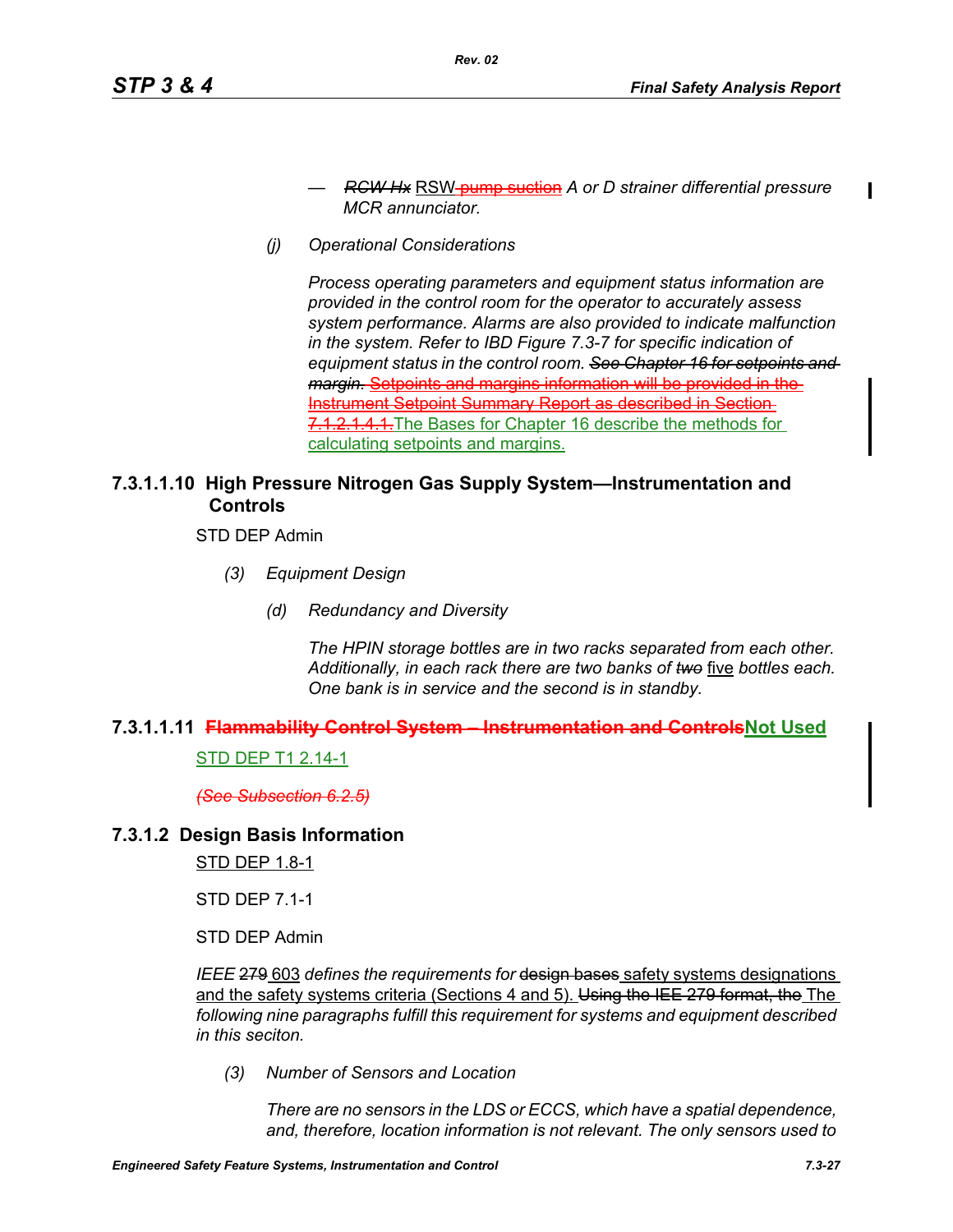Ι

*detect essential variables of significant spatial dependence are the neutron flux detectors [Subsection 7.2.2.1(6*)*]*, the Suppression Pool Temperature Monitors [Subsection 7.6.1.7], *and the radiation detectors of the Process Radiation Monitoring System. These are in Section 7.6. All other systems discussed in Section 7.3 have sensors which have no spatial dependence.*

*(5) Margin Between Operational Limits*

*The* methods for calculating the *margin between operational limits and the limiting conditions of operation for the ESF System instruments are listed in*  described in the Bases for *Chapter 16*evaluated using the methodology stated in 7.1.2.1.4.1*. The margin includes the consideration of sensor and instrument channel accuracy, response times, and setpoint drift.*

## **7.3.2 Analysis**

## **7.3.2.1 Emergency Core Cooling Systems—Instrumentation and Controls**

## **7.3.2.1.1 General Functional Requirements Conformance**

## STD DEP 7.3-4

*Initiation of the Automatic Depressurization Subsystem (ADS) occurs when reactor vessel low water level and drywell high pressure are sensed, or when the 8 minute drywell high pressure bypass timer* initiated by RPV Level 1 water level *runs out. Therefore it is not required that the nuclear system breach be inside the containment. This control arrangement is satisfactory in view of the automatic isolation of the reactor vessel for breaches outside the drywell and because the ADS is required only if the HPCF and/or RCIC System fail to maintain adequate reactor water level.*

*The control arrangement used for the ADS is designed to avoid spurious actuation (Figure 7.3-2). The ADS relief valves are controlled by two trip systems per division,*  both of which must be in the tripped state to initiate depressurization. Within each trip *system, both drywell pressure high trip or time out of the 8 minute drywell high pressure bypass timer and low* Level 1 *reactor water level trip are required to initiate a trip system.*

## **7.3.2.1.2 Specific Regulatory Requirements Conformance**

STD DEP T1 3.4-1 STP DEP 1.1-2 STD DEP 1.8-1 STD DEP 7.3-1 STD DEP 7.3-5 STD DEP 7.3-7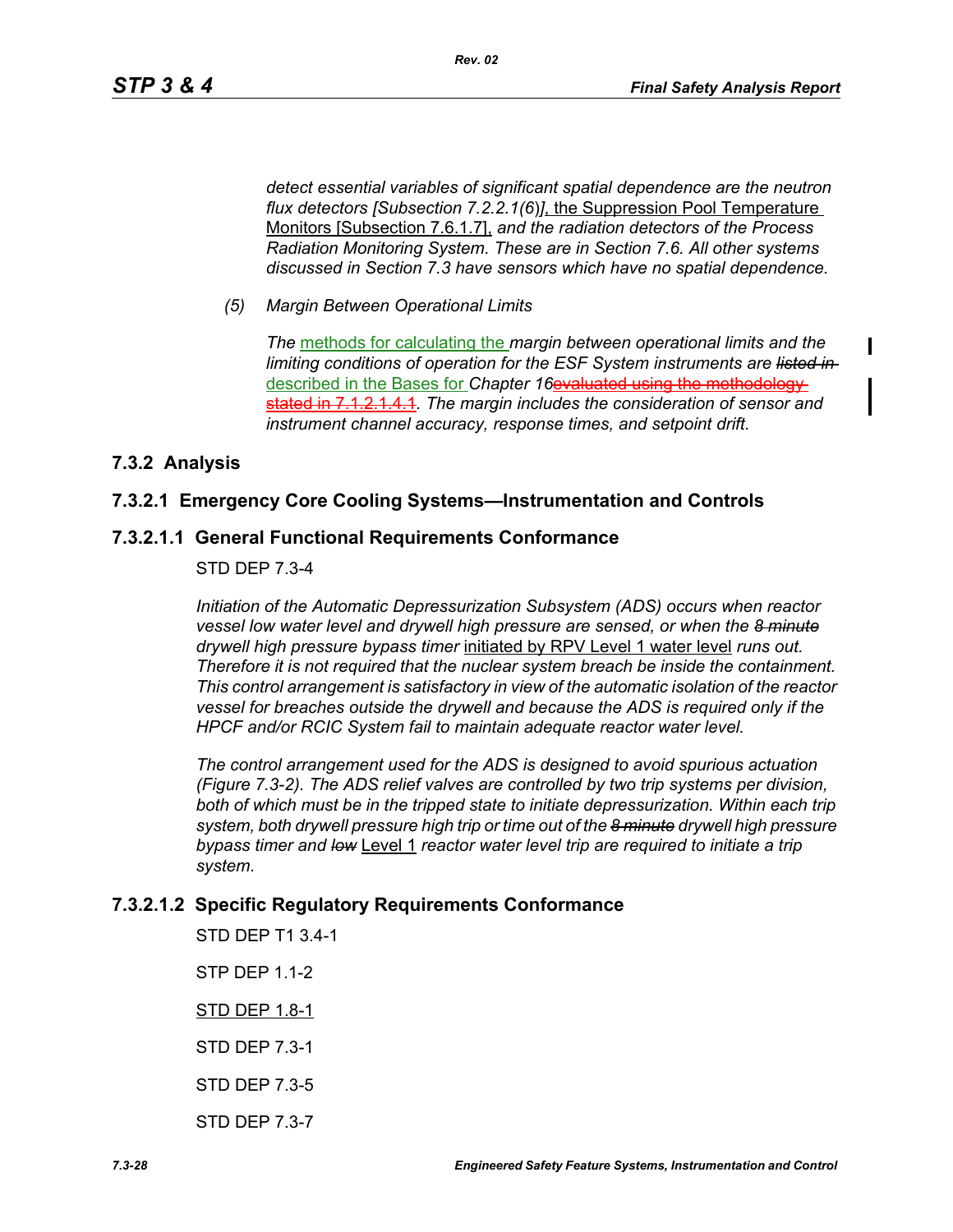STD DEP 7.3-16

STD DEP 7.3-17

*Table 7.1-2 identifies the ECCS and the associated codes and standards applied in accordance with the Standard Review Plan. The following analysis lists the applicable criteria in order of the listing on the table, and discusses the degree of conformance for each. Any exceptions or clarifications are so noted.*

*(1) 10CFR50.55a (IEEE-279*603*)*

*The ECCS incorporates two divisions of HPCF, one division of stream-driven RCIC, two divisions of ADS and three divisions (three loops) of LPFL (RHR/low pressure flooders). This automatically actuated network of Class 1E redundant high pressure and low pressure systems assures full compliance with IEEE 279* 603*.*

*All components used for the ECCS are qualified for the environments in which they are located (Sections 3.10 and 3.11). All systems which make up the ECCS network are actuated by two-out-of-four logic combinations of sensors which monitor drywell pressure and reactor water level. There are a total of eight* wide range *water level sensors and four drywell pressure sensors which are supplied by the Nuclear Boiler System. These instruments are shared by the ECCS as well as the RPS and other systems which require actuation signals from these essential variables. However, each system receives all four signals as input to its own unique voting logic incorporated in the safety system logic and control (SSLC)* ESF Logic and Control System (ELCS) *network. If individual channels are bypassed for service or testing, the voting logic reverts to two-out-of-three.*

*Each of these electrical divisions contains one of the drywell pressure sensors and two of the reactor water level sensors which contribute to the two-out-of- four voting logic. All of these signals are multiplexed and passed* transmitted *through fiber-optic medium before entering the voting logic of the redundant divisions involved in the systems which make up the ECCS network.* 

*(3) Regulatory Guides (RGs)*

In accordance with the Standard Review Plan for Section 7.3, and with Table 7.1-2, the following RGs are addressed for the ECCS:

*(a) RG 1.22—"Periodic Testing of Protection System Actuation Functions"*

System logic and component testing capabilities are provided to enable fullflow testing during reactor operation as described in Subsection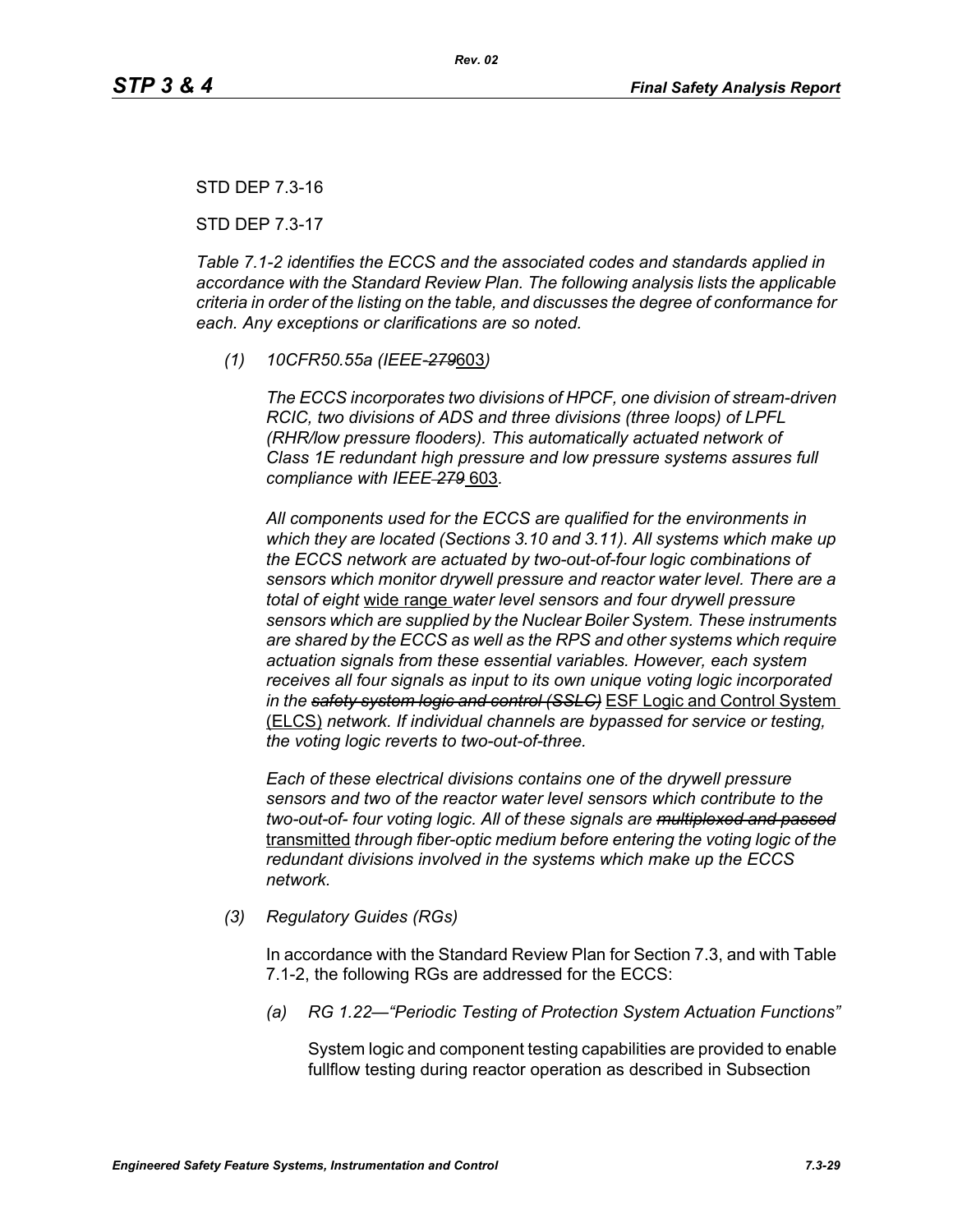7.3.1.1.1. The ECCS fully complies with this regulatory guide using the following two clarifying interpretations:

*Rev. 02*

- *(i) Periodic testing is interpreted to mean testing of actuation devices (which use pulse* on-line self-diagnostic *testing) but not to include testing of the actuated equipment which is tested during surveillance testing.*
- *(ii) Each bypass condition shall be automatically annunciated on a trip system basis (i.e., each channel does not require separate annunciation).*
- *(c) RG 1.53—"Application of the Single-Failure Criterion to Nuclear Power Protection Systems"*

*The ECCS generally meets the requirements of RG 1.53 in addition to Section 4.2* 5.1*of IEEE-279* 603 *and IEEE-379. However, specific exception is taken with regard to Paragraph C-2 as follows: Specific items which cannot be energized for test during plant operation, or tested by other than continuity tests without degrading plant operability or safety, will be exempt from the requirements of this paragraph. (e.g., the SRV solenoid pilot valves)*

*Redundant sensors and logic are utilized as described in Paragraph (1) above. There are no mode switches associated with the ECCS.*

*(d) RG 1.62—"Manual Initiation of Protective Actions"*

*All subsystems (i.e., HPCF, RCIC, ADS, and RHR/LPFL) have individual manual actuation pushbuttons with rotating collars in logic "and" combinations. The ADS has one manual start switch per channel. Thus, two collars must be rotated and two buttons pushed to actuate one division of ADS.* ADS has two divisions and each division has two trains. For each ADS division, first the "Arm" switch is activated. And then within a limited period of time, the "Initiation" Pushbutton is pushed. An annunciator warning occurs when the collars are rotat *These design characteristics assure manual start to be a deliberate act. In addition, each pump has a manual start switch and each safety/relief valve has a manual keylock operation switch. There are no interlocks between the manual actuation switches and their actuation operators. The ECCS fully complies with this regulatory guide.*

*(e) RG 1.75-"Physical Independence of Electric Systems"*

*The ECCS is in compliance with this regulatory guide assuming clarifications and alternates described in Subsection 7.1.2.10.5. Separation within the ECCS is such that controls, instrumentation, equipment, and wiring is segregated into four separate divisions designated I, II, III, and IV.* Sensor input signals are in Division I, II, II,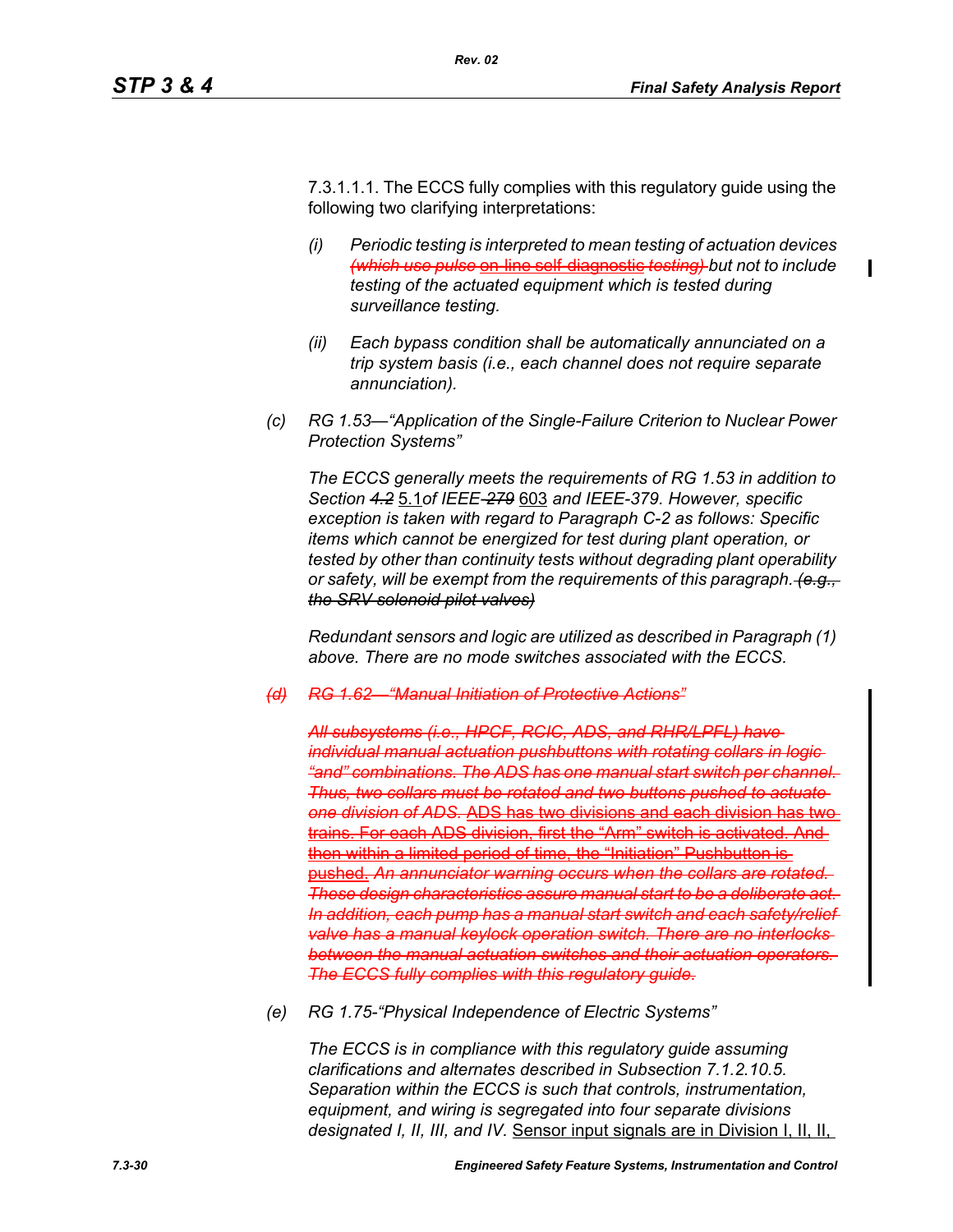and IV. Control logic is performed in Divisions I, II and III. *Control and motive power separation is maintained in the same manner. Separation is provided to maintain the independence of the four divisions of the circuits and equipment so that the protection functions required during and following any design basis event can be accomplished.*

- *(4) Branch Technical Positions (BTP)*
	- *(c) BTP ICSB 21—"Guidance for Application of Regulatory Guide 1.47"*

*Rev. 02*

*The ABWR design is a single unit.* ECCS is not shared between units. *Therefore, item B-2 of the BTP is not applicable. Otherwise, the ECCS is in full compliance with this BTP.*

*(d) BTP IGSB 22—"Guidance for Application of Regulatory Guide 1.22"*

*In general, actuated equipment within the reactor protection system can be fully tested during reactor operation. Exceptions for the RPS scram function are discussed in Subsection 7.2.2.2.3.1 (10). Exceptions for ECCS* include *the ADS valve pilot solenoids and the* such as the *LPFL shutdown valves which cannot be opened while the reactor is pressurized. However, both* these *can be tested during reactor shutdown. In addition, the ADS valve solenoids are monitored for continuity during the logic self- test.*

## **7.3.2.2 Leak Detection and Isolation System—Instrumentation and Controls**

### **7.3.2.2.2 Specific Regulatory Requirements Conformance**

STD DEP T1 3.4-1

STP DEP 1.1-2

#### STD DEP 1.8-1

*Table 7.1-2 identifies the LDS and the associated codes and standards applied in accordance with the Standard Review Plan. The following analysis lists the applicable criteria in order of the listing on the table, and discusses the degree of conformance for each. Any exceptions or clarifications are so noted.*

*(1) 10CFR50.55a (IEEE-279*603*)*

*All components used for the safety isolation functions are qualified for the environments in which they are located (Sections 3.10 and 3.11). Most initiation parameters are represented by all four divisions which actuate the isolation functions via two-out-of-four logic permissives. Most of the sensors are provided by the Nuclear Boiler System. These instruments are shared by the ECCS, as well as the RPS and other systems which require actuation signals from these essential variables. However, each system receives all four signals as input to its own unique voting logic incorporated in the safety*   $\mathbf I$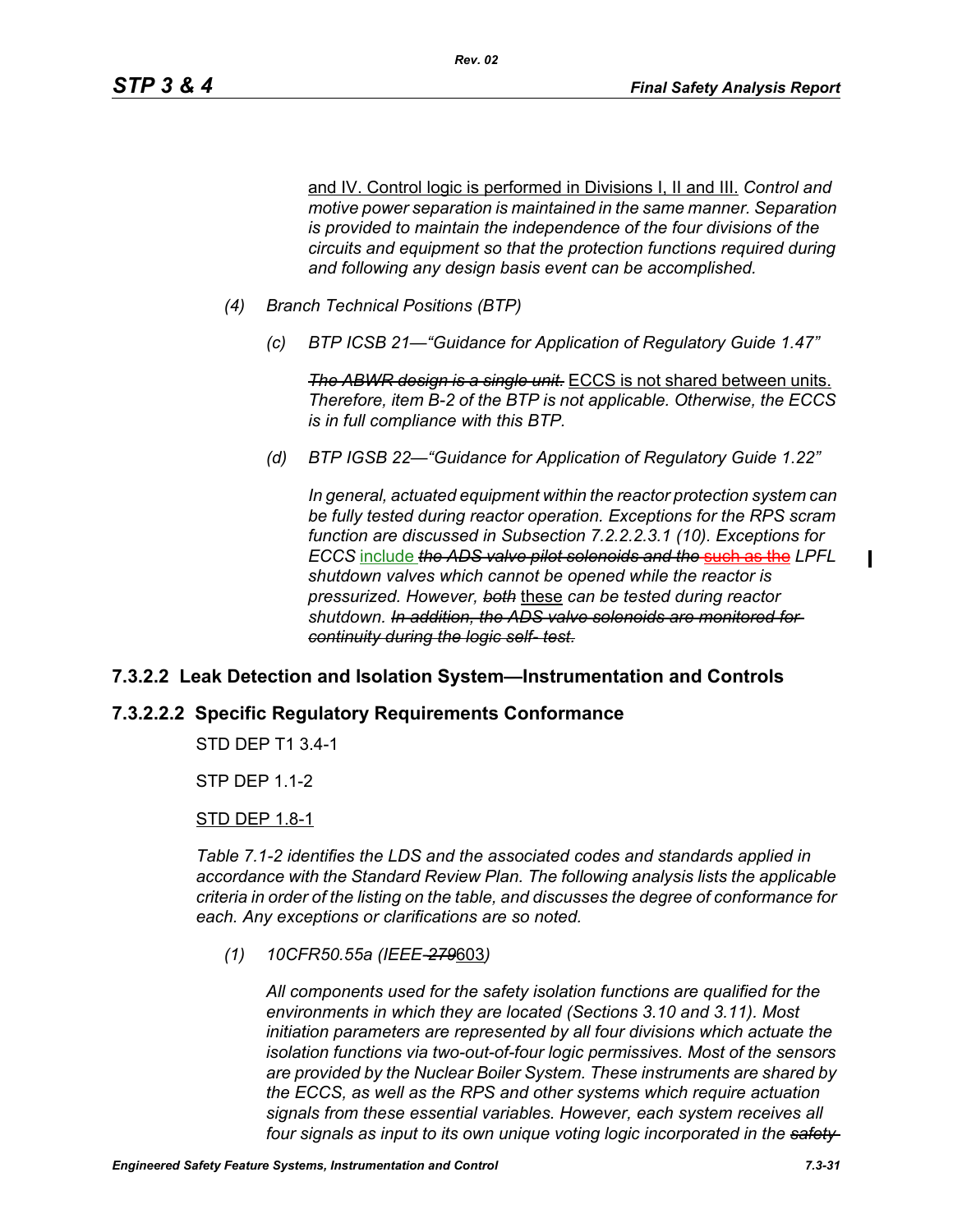*system logic and control (SSLC)* ESF Logic and Control System (ELCS) *network. If individual channels are bypassed for service or testing, the voting logic reverts to two-out-of-three.*

*All of these signals are multiplexed and passed through fiber optic medium before entering the voting logic of the redundant divisions involved in the isolation valve logic. Separation and isolation are thus preserved both mechanically and electrically in accordance with IEEE-279*603 *and Regulatory Guide 1.75. For further information see Subsection 9A.5.5.7.*

*Other requirements of IEEE-*279603 *such as testing, bypasses, manual initiation logic seal-in, etc., are described in Subsection 7.3.1.1.2.*

*(4) Branch Technical Positions (BTPs)*

*In accordance with the Standard Review Plan for Section 7.3, and with Table 7.1-2, only BTPs 21 and 22 are considered applicable for the LDS. They are addressed as follows:*

*(a) BTP ICSB 21—"Guidance for Application of Regulatory Guide 1.47"*

*The ABWR design is a single unit.* LDI is not shared between units. *Therefore, Item B-2 of the BTP is not applicable. Otherwise, the LDS is in full compliance with this BTP.*

#### **7.3.2.3 RHR/Wetwell and Drywell Spray Mode—Instrumentation and Controls**

#### **7.3.2.3.2 Specific Regulatory Requirements Conformance**

**STP DFP 11-2** 

#### STD DEP 1.8-1

STD DEP 7.3-13

*Table 7.1-2 identifies the WDSC mode of the RHR System and the associated codes and standards applied in accordance with the Standard Review Plan. The following analysis lists the applicable criteria in order of the listing on the table, and discusses the degree of conformance for each. Any exceptions or clarifications are so noted.*

*(1) 10CFR50.55a (IEEE-279*603*)*

*All components used for the safety functions are qualified for the environments in which they are located (Sections 3.10 and 3.11). This* The Drywell Spray *mode of the RHR System (unlike the LPFL mode which is automatically actuated by LOCA) is automatically* can be manually *actuated should high pressure conditions occur in the drywell and wetwell air space.* The Wetwell Spray mode can be initiated at any time provided the proper permissives are present.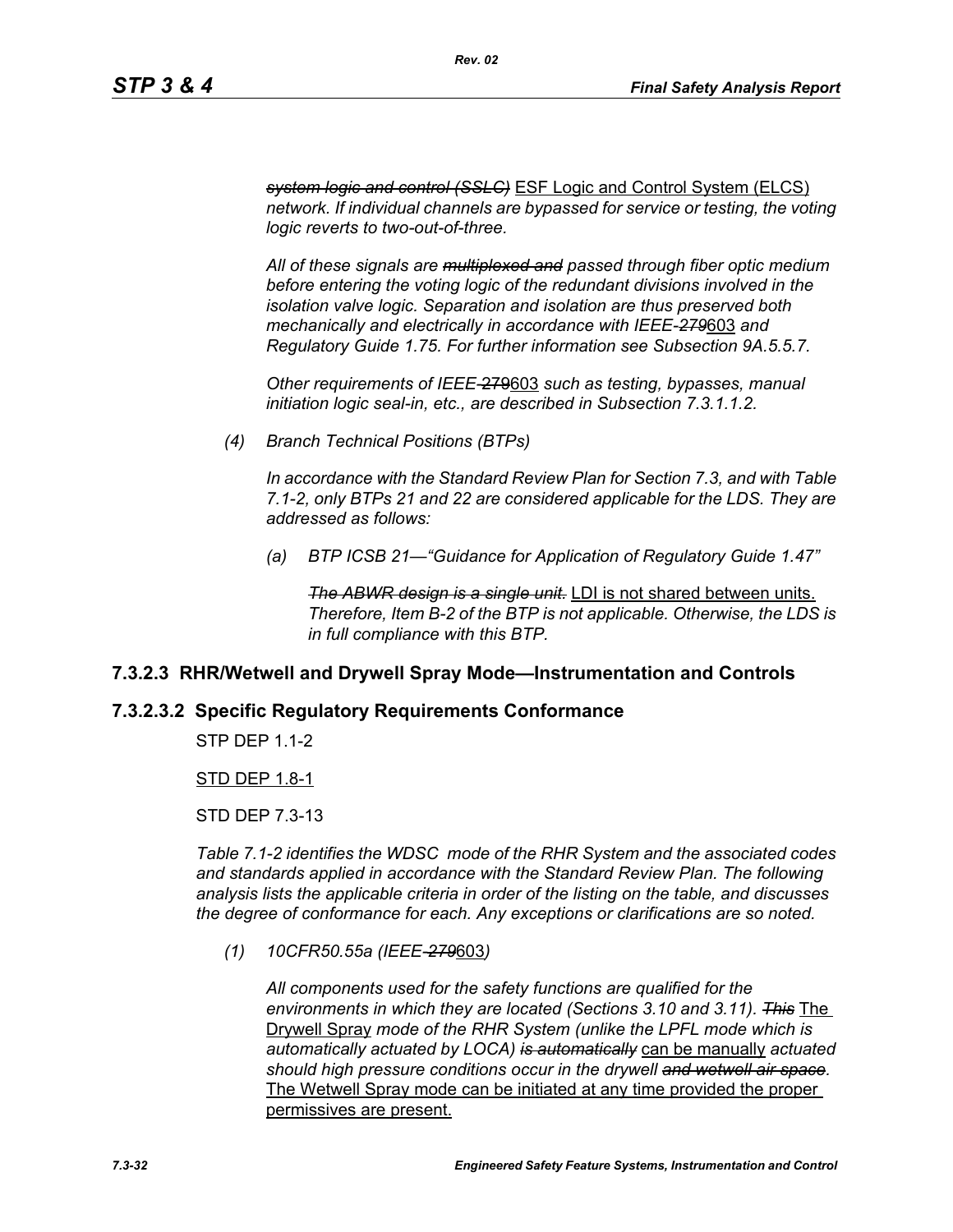*The suppression cooling mode pool is designed in accordance with all requirements of IEEE-*279603 *as described in Subsection 7.3.1.1.3.*

*Rev. 02*

A clarification should be made with regard to IEEE-279, Section 4.19. *The parent RHR System annunciates activity at the loop level (i.e., "RHR LOOP A, B, C ACTIVATED"). However, the individual mode of the RHR System is not separately annunciated.*

*(4) Branch Technical Positions (BTPs)*

*In accordance with the Standard Review Plan for Section 7.3, and with Table 7.1-2, only BTPs 21 and 22 are considered applicable for the WDSC* Wetwell / Drywell Spray *mode. They are addressed as follows:*

*(a) BTP ICSB 21— "Guidance for Application of Regulatory Guide 1.47"*

*The ABWR design is a single unit.* RHR equipment is not shared between units. *Therefore, Item B-2 of the BTP is not applicable. Otherwise, the WDSC is in full compliance with this BTP.*

## **7.3.2.4 RHR/Suppression Pool Cooling Mode—Instrumentation and Controls**

## **7.3.2.4.2 Specific Regulatory Requirements Conformance**

STP DEP 1.1-2

### **STD DEP 1.8-1**

*(1) 10CFR50.55a (IEEE-279603)*

*The suppression cooling mode pool system is designed in accordance with all requirements of IEEE-*279603 *as described in Subsection 7.3.1.1.4.*

A clarification should be made with regard to IEEE-279, Section 4.19. *The parent RHR System annunciates activity at the loop level (i.e., "RHR LOOP A, B, C ACTIVATED"). However, the individual mode of the RHR System is not separately annunciated.*

*Table 7.1-2 identifies the SPC mode of the RHR System and the associated codes and standards applied in accordance with the Standard Review Plan. The following analysis lists the applicable criteria in order of the listing on the table, and discusses the degree of conformance for each. Any exceptions or clarifications are so noted.*

*(4) Branch Technical Positions (BTPs)*

In accordance with the Standard Review Plan for Section 7.3, and with Table 7.1-2, only BTPs 21 and 22 are considered applicable for the SPC mode. They are addressed as follows:

*(a) BTP ICSB 21— "Guidance for Application of Regulatory Guide 1.47"*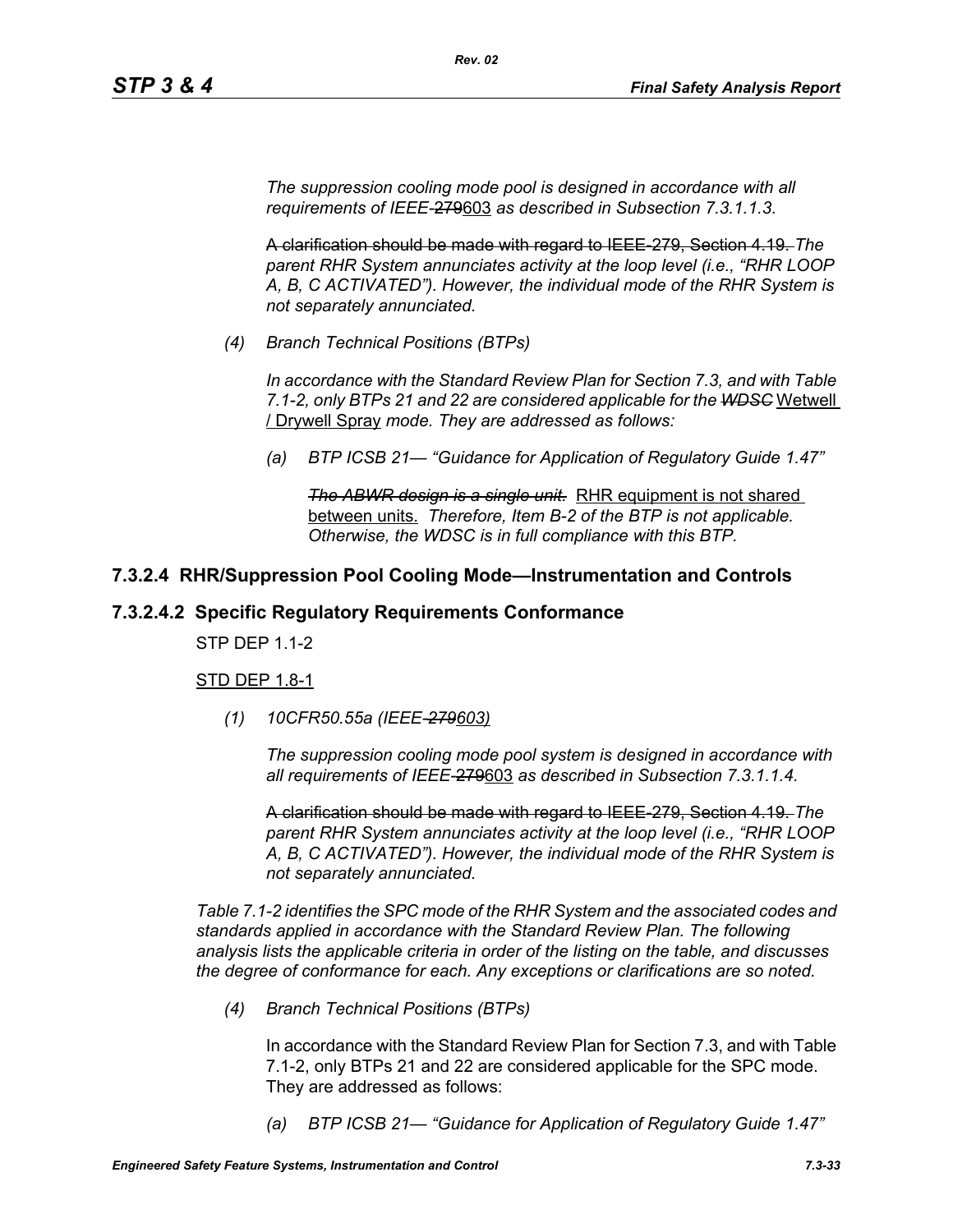**The ABWR design is a single unit.** RHR equipment is not shared between units. *Therefore, Item B-2 of the BTP is not applicable. Otherwise, the SPC mode is in full compliance with this BTP.*

## **7.3.2.5 Standby Gas Treatment System—Instrumentation and Controls**

## **7.3.2.5.2 Specific Regulatory Requirements Conformance**

STP DEP 1.1-2

### STD DEP 1.8-1

*Table 7.1-2 identifies the SGTS and the associated codes and standards applied in accordance with the Standard Review Plan. The following analysis lists the applicable criteria in order of the listing on the table, and discusses the degree of conformance for each. Any exceptions or clarifications are so noted.*

*(1) 10CFR50.55a (IEEE-279603)*

*The SGTS is designed to meet all the requirements of IEEE-*279603*. Detailed system design descriptions are given in Subsection 7.3.1.1.5.*

*(4) Branch Technical Positions (BTPs)*

In accordance with the Standard Review Plan for Section 7.3, and with Table 7.1-2, only BTPs 21 and 22 are considered applicable for the SGTS. They are addressed as follows:

*(a) BTP ICSB 21— "Guidance for Application for Regulatory Guide 1.47"*

*The ABWR design is a single unit.* SGT equipment is not shared between units. *Therefore, Item B-2 of the BTP is not applicable. Otherwise, the SGTS is in full compliance with this BTP.*

### **7.3.2.6 Emergency Diesel Generator Support System—Instrumentation and Control**

## **7.3.2.6.2 Specific Regulatory Requirements Conformance**

STP DEP 1.1-2

### STD DEP 1.8-1

*Table 7.1-2 identifies the emergency diesel generator support systems with the associated codes and standards applied in accordance with the Standard Review Plan. The following analysis lists the applicable criteria in order of the listing on the table, and discusses the degree of conformance for each. Any exceptions or clarifications are so noted.*

*(1) 10CFR50.55a (IEEE-279*603*)*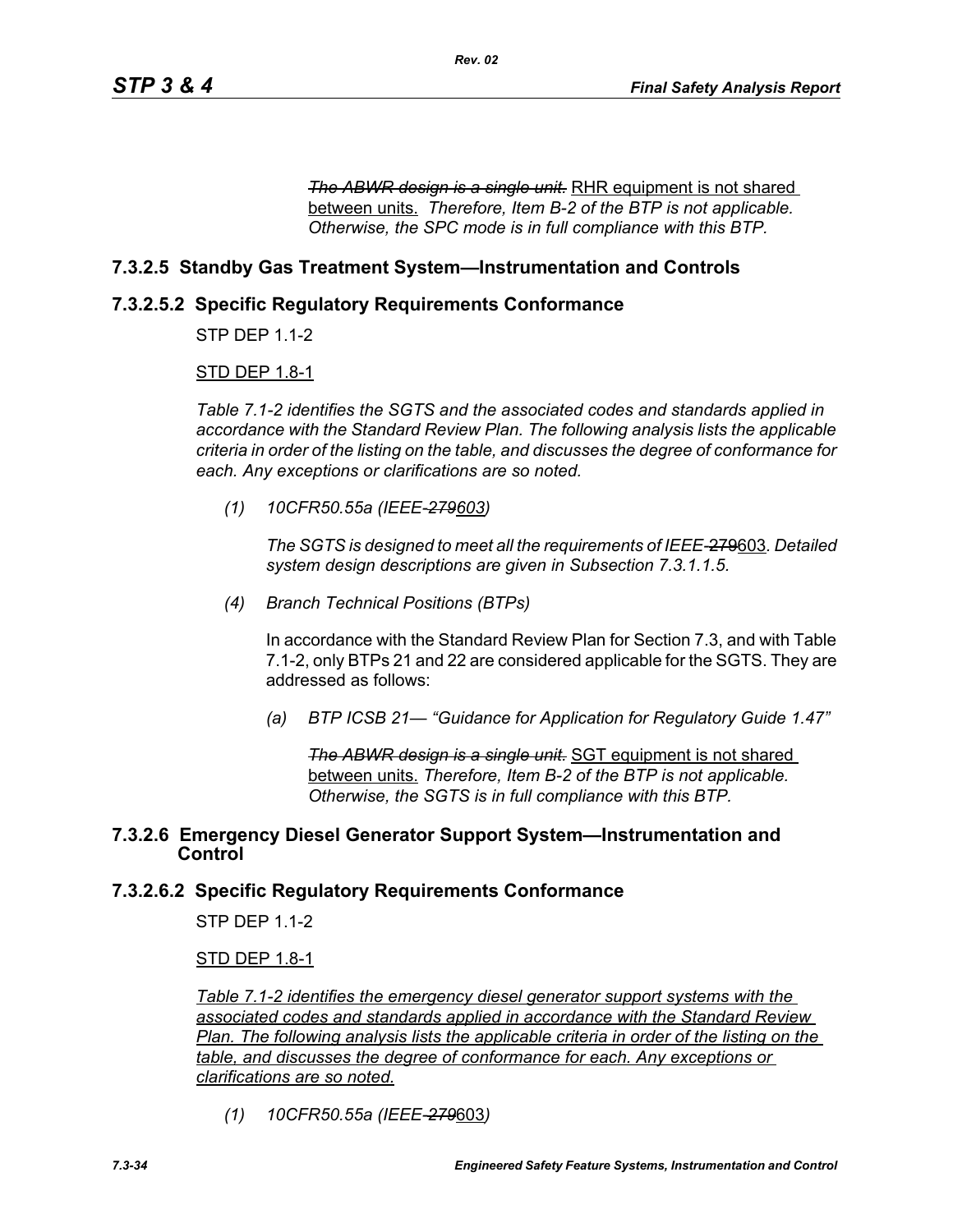*(4) Branch Technical Positions (BTPs)*

*In accordance with the Standard Review Plan for Section 7.3, and with Table 7.1-2, only BTPs 21 and 22 are considered applicable for the diesel generator support systems.*

*They are addressed as follows:*

*(a) BTP ICSB 21— "Guidance for Application for Regulatory Guide 1.47"*

*The ABWR design is a single unit.* DG support equipment is not shared between units. *Therefore, Item B-2 of the BTP is not applicable. Otherwise, the diesel generator support systems are in full compliance with this BTP.*

#### **7.3.2.7 Reactor Building Cooling Water System and Reactor Service Water System Instrumentation and Controls**

#### **7.3.2.7.2 Specific Regulatory Requirements Conformance**

STP DFP 11-2

#### STD DEP 1.8-1

*(1) 10CFR50.55a (IEEE-279603)*

*The RCW and the RSW Systems are designed to meet all applicable requirements of IEEE-*279603*. Detailed system design descriptions are given in Subsection 7.3.1.1.7 and in Section 9.2.*

Table 7.1-2 identifies the RCW and RSW Systems and the associated codes and standards applied in accordance with the Standard Review Plan. The following analysis lists the applicable criteria in order of the listing on the table, and discusses the degree of conformance for each. Any exceptions or clarifications are so noted.

*(4) Branch Technical Positions (BTPs)*

*In accordance with the Standard Review Plan for Section 7.3, and with Table 7.1-2, only BTPs 21 and 22 are considered applicable for the RCW System. They are addressed as follows:*

*(a) BTP ICSB 21— "Guidance for Application for Regulatory Guide 1.47"*

**The ABWR design is a single unit.** RCW equipment is not shared between units. *Therefore, Item B-2 of the BTP is not applicable. Otherwise, the RCW is in full compliance with this BTP.*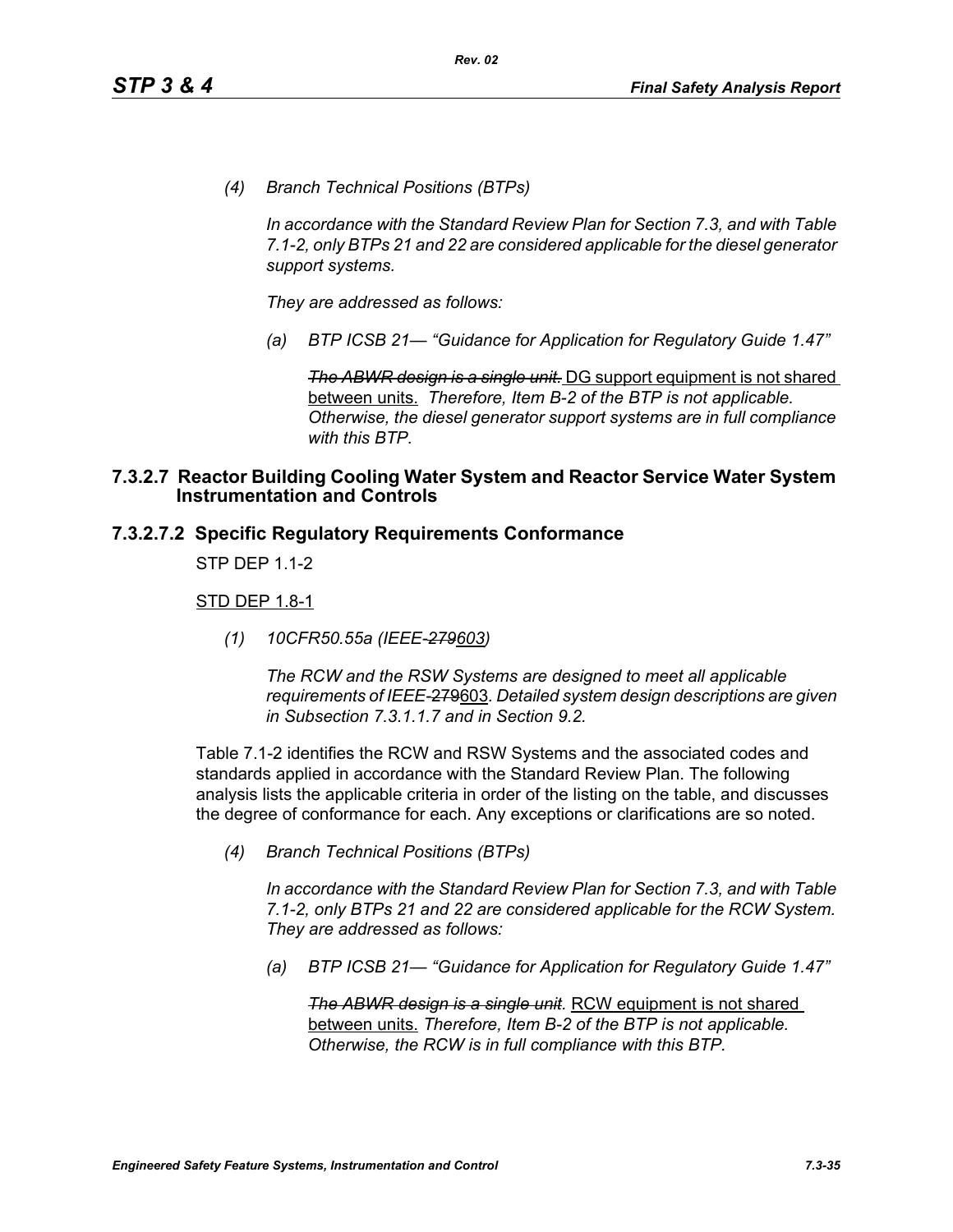## **7.3.2.8 Essential HVAC Systems—Instrumentation and Control**

## **7.3.2.8.2 Specific Regulatory Requirements Conformance**

**STP DFP 1 1-2** 

STD DEP 1.8-1

STD DEP Admin

*Table 7.1-2 identifies the HVAC Systems and the associated codes and standards applied in accordance with the Standard Review Plan. The following analysis lists the applicable criteria in order of the listing on the table, and discusses the degree of conformance for each. Any exceptions or clarifications are so noted.*

*(1) 10CFR50.55a (IEEE-279*603*)*

*The essential HVAC Systems (HVAC) have two* are powered by three *independent electrical divisions and are redundantly designed so that failure of any single electrical component will not interfere with the required safety action of the system.*

*The HVAC System utilizes mechanical Divisions A & B* A, B, and C *corresponding with electrical Divisions I & II,* I, II, and III, *respectively. Electrical separation is maintained between the redundant divisions.*

*The HVAC System is designed to meet all applicable requirements of IEEE-*279603*. Detailed system design descriptions are given in Subsection 7.3.1.1.8 and in Chapter 9.*

*(4) Branch Technical Positions (BTPs)*

*In accordance with the Standard Review Plan for Section 7.3, and with Table 7.1-2, only BTPs 21 and 22 are considered applicable for the HVAC System. They are addressed as follows:*

*(a) BTP ICSB 21— "Guidance for Application for Regulatory Guide 1.47"*

*The ABWR design is a single unit.* HVAC equipment is not shared between units. *Therefore, item B-2 of the BTP is not applicable. Otherwise, the HVAC System is in full compliance with this BTP.*

## **7.3.2.9 HVAC Emergency Cooling Water System—Instrumentation and Control**

### **7.3.2.9.2 Specific Regulatory Requirements Conformance**

STP DEP 1.1-2

### STD DEP 1.8-1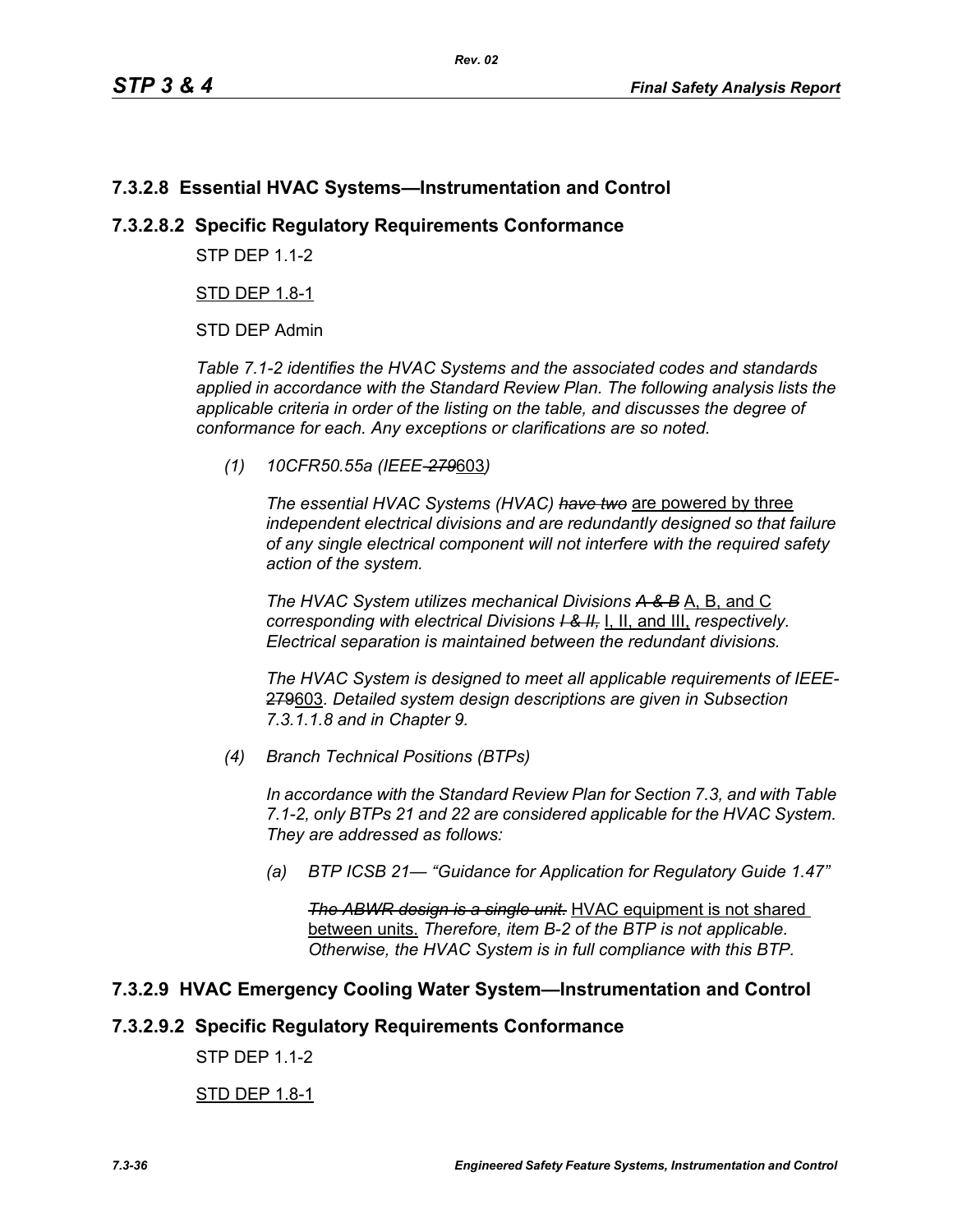*Table 7.1-2 identifies the HECW System and the associated codes and standards applied in accordance with the Standard Review Plan. The following analysis lists the applicable criteria in order of the listing on the table, and discusses the degree of conformance for each. Any exceptions or clarifications are so noted.*

*(1) 10CFR50.55a (IEEE-279603)*

*The HECW System is designed to meet all applicable requirements of IEEE-*279603*. Detailed system design descriptions are given in Subsection 7.3.1.1.9 and in Chapter 9.*

*(4) Branch Technical Positions (BTPs)*

*In accordance with the Standard Review Plan for Section 7.3, and with Table 7.1-2, only BTPs 21 and 22 are considered applicable for the HECW System. They are addressed as follows:*

*(a) BTP ICSB 21— "Guidance for Application for Regulatory Guide 1.47"*

*The ABWR design is a single unit.* HECW is not shared between units. *Therefore, Item B-2 of the BTP is not applicable. Otherwise, the HECW System is in full compliance with this BTP.*

### **7.3.2.10 High Pressure Nitrogen Gas Supply System—Instrumentation and Controls**

### **7.3.2.10.2 Specific Regulatory Requirements Conformance**

STP DEP 1.1-2

#### STD DEP 1.8-1

*Table 7.1-2 identifies the HPIN System and the associated codes and standards applied in accordance with the Standard Review Plan. The following analysis lists the applicable criteria in order of the listing on the table, and discusses the degree of conformance for each. Any exceptions or clarifications are so noted.*

*(1) 10CFR50.55a (IEEE*-279603*)*

*The HPIN System is designed to meet all applicable requirements of IEEE 279*-603*. Detailed system design descriptions are given in Subsection 7.3.1.1.10 and in Chapter 6.*

*(4) Branch Technical Positions (BTPs)*

*In accordance with the Standard Review Plan for Section 7.3, and with Table 7.1-2, only BTPs 21 and 22 are considered applicable for the HPIN System. They are addressed as follows:*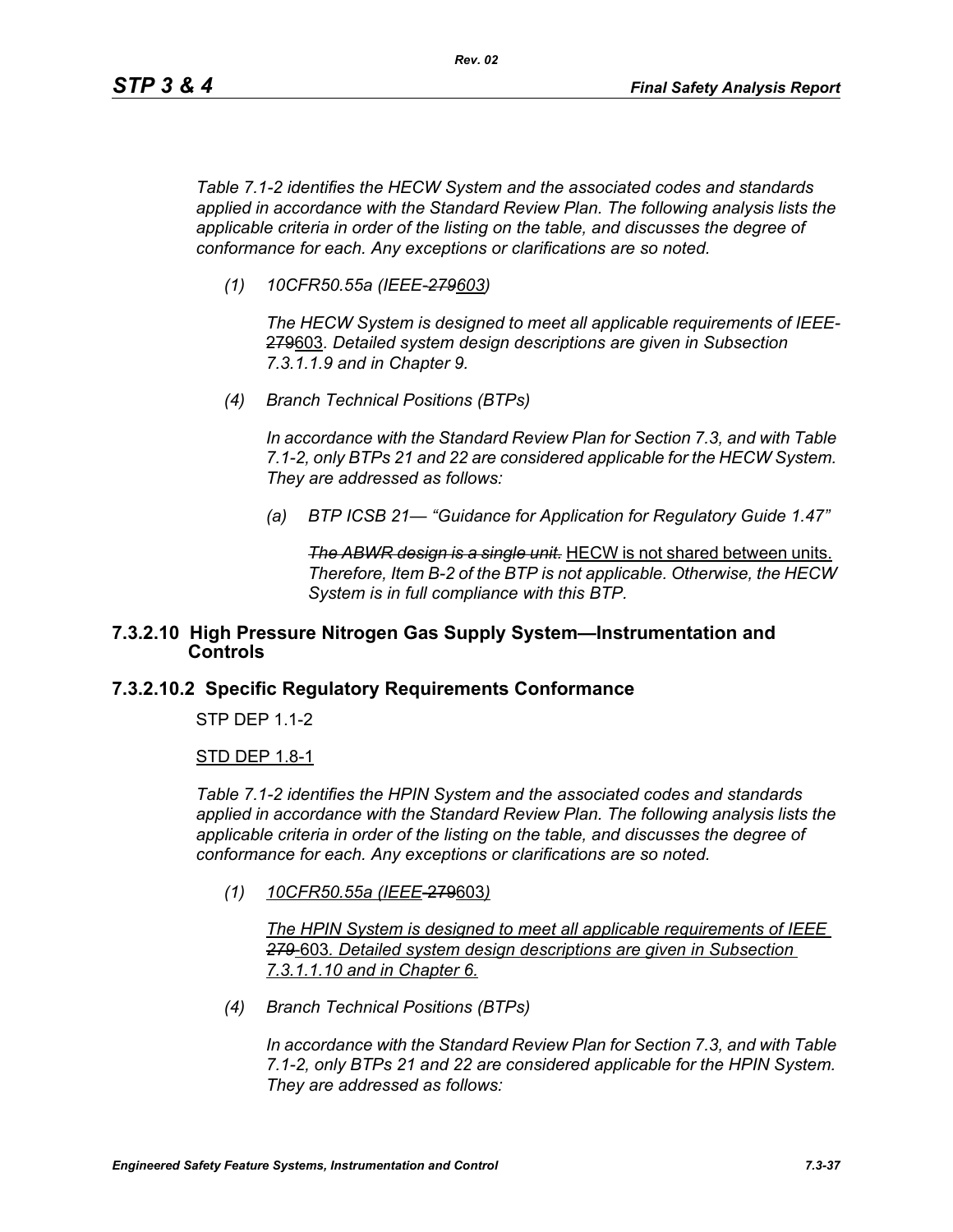*(a) BTP ICSB 21— "Guidance for Application for Regulatory Guide 1.47"*

*The ABWR design is a single unit.* HPIN is not shared between units. *Therefore, Item B-2 of the BTP is not applicable.* 

## **7.3.3 COL License Information**

## **7.3.3.1 Cooling Temperature Profiles for Class 1E Digital Equipment**

The following standard supplement addresses COL item 7.3-1.

The room profiles for equipment qualification are included in Appendix 3I. These profiles wil be confirmed as part of the pre-operational testing. See Tier 1 Table 3.4-1 item 14(b).